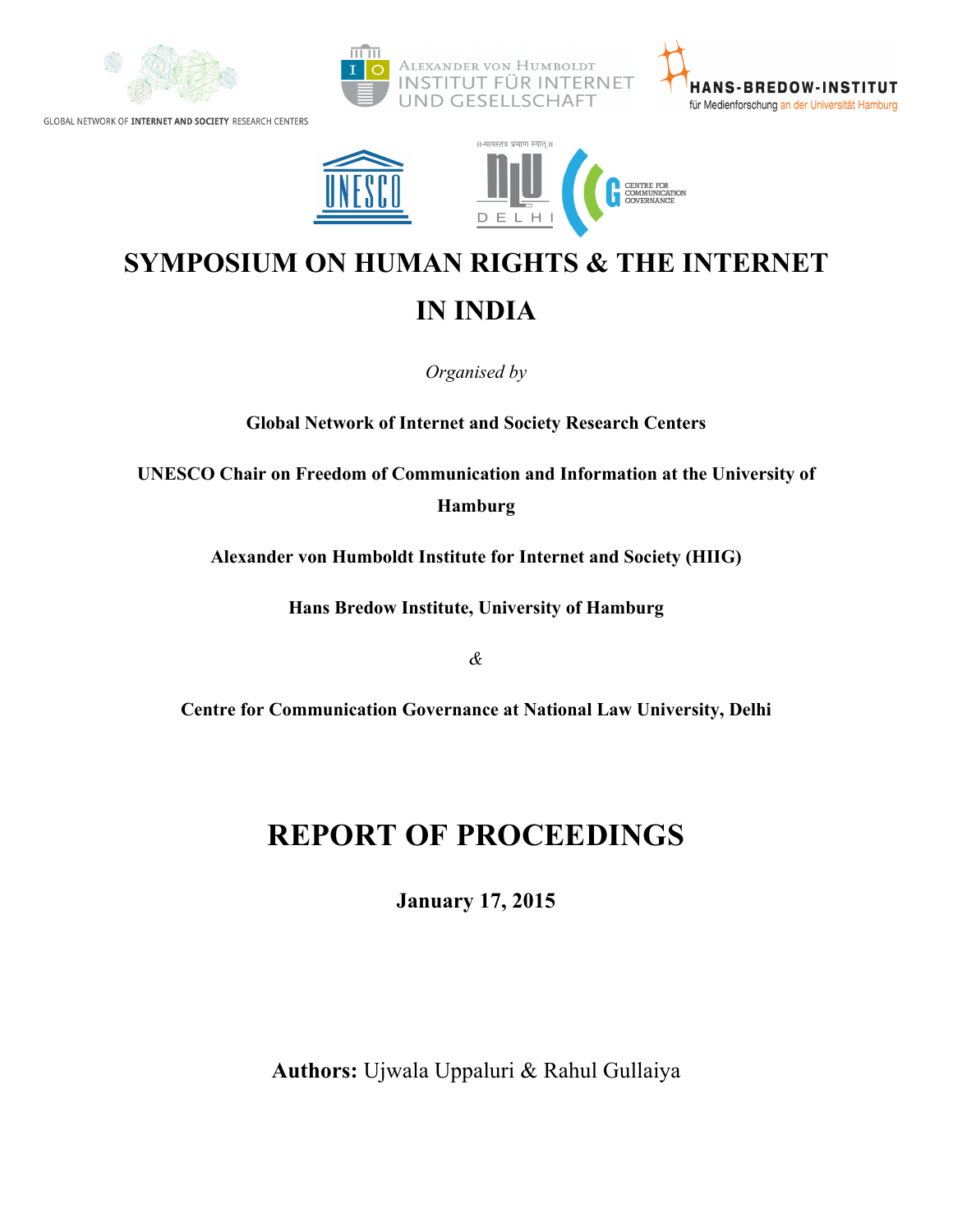# **TABLE OF CONTENTS**

| PANEL II: UNPACKING THE INTERMEDIARY LIABILITY DEBATE IN INDIA  31 |  |
|--------------------------------------------------------------------|--|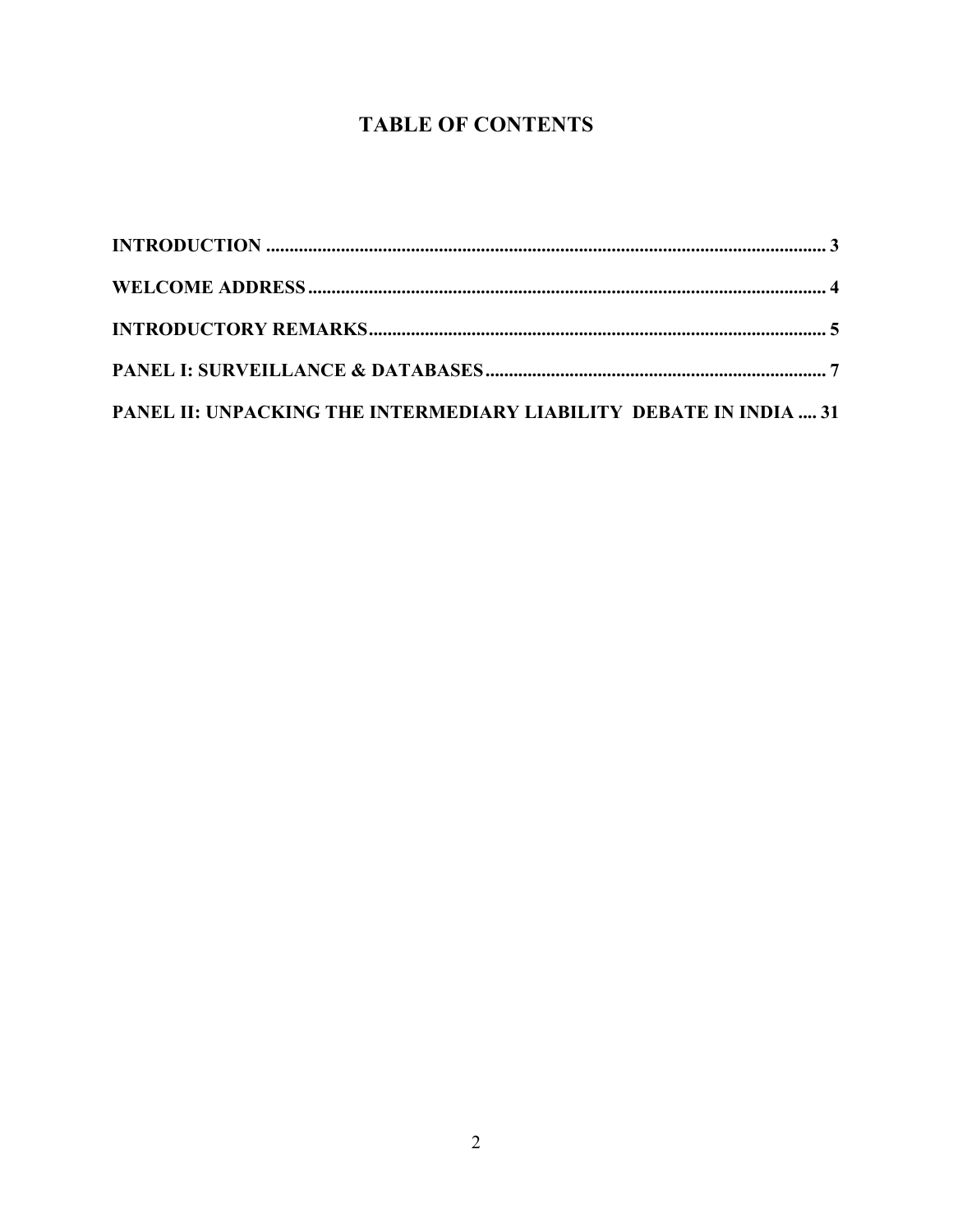## **INTRODUCTION**

The Centre for Communication Governance (CCG) at National Law University, Delhi (NLUD) in collaboration with the Global Network of Internet and Society Research Centres, the UNESCO Chair on Freedom of Communication and Information at the University of Hamburg, the Alexander von Humboldt Institute for Internet and Society (HIIG) and the Hans Bredow Institute, University of Hamburg, organised a Symposium on Human Rights at 5:00 p.m., on January 17, 2015 at the India International Centre, New Delhi. The Symposium was split into two panels:

- 1. Surveillance and Databases: Experiences
- 2. Privacy Concerns and Unpacking the Intermediary Liability Debate in India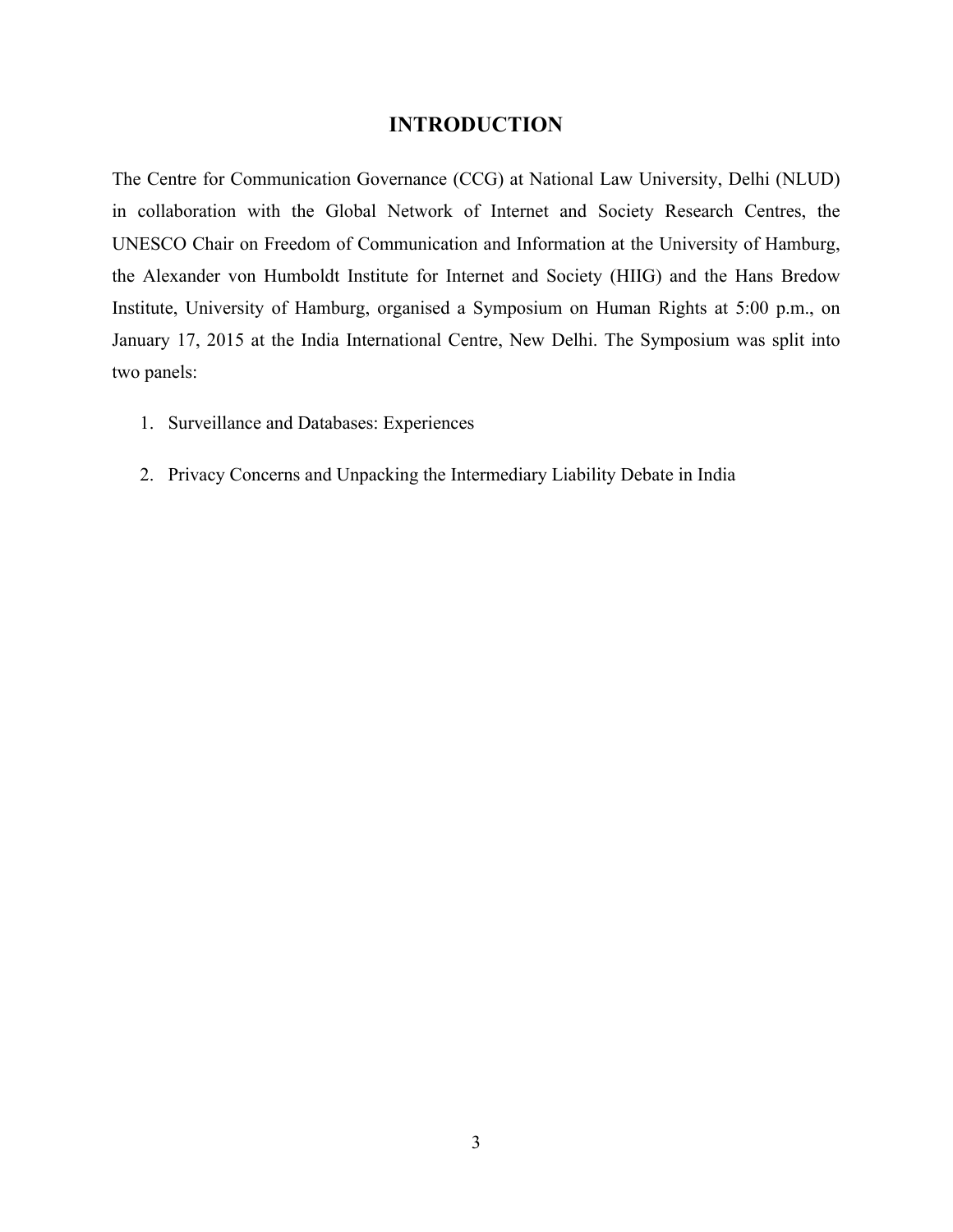### **WELCOME ADDRESS**

*Professor (Dr.) Ranbir Singh, Vice Chancellor of the National Law University, Delhi* delivered the Welcome Address. He said that it was an honour for the National Law University, Delhi to host the symposium and thanked each of the co-organisers for helping realize it.

He noted that the National Law University, Delhi has been committed to contributing constructively to important debates around the law in India. It encourages and supports a range of research and policy work, through activities such as working with reform efforts with the Law Commission of India. He made special reference to the Centre for Communication Governance, mentioning that it was started by a very energetic group of young scholars. He saw it as the most successful of the National Law University, Delhi efforts so far – despite being only two years old, it has already begun to have tangible impacts on policy in law reform not in India and abroad. He explained that tracking, explaining and improving the processes through which censorship and surveillance take place in India across the media has been a key preoccupation of the Centre for Communication Governance since its inception, given that these processes affect a range of closely held fundamental rights including the freedom of expression.

He said that he was certain that the discussions at the symposium would be very engaging, given the expertise that each of the panellists brought with them. He was certain that the discussions would demonstrate how important these issues are and hoped that they would offer food for thought about how one could begin to address these issues.

He then went on to touch upon the Winter School, and said that he was looking forward to the discussions there around surveillance and data protection law. Concluding his Welcome Address, he thanked the panellists for generously agreeing to conduct some of those sessions, welcomed all the students who were present and extended his warmest greetings on a cold Delhi evening to the gathering.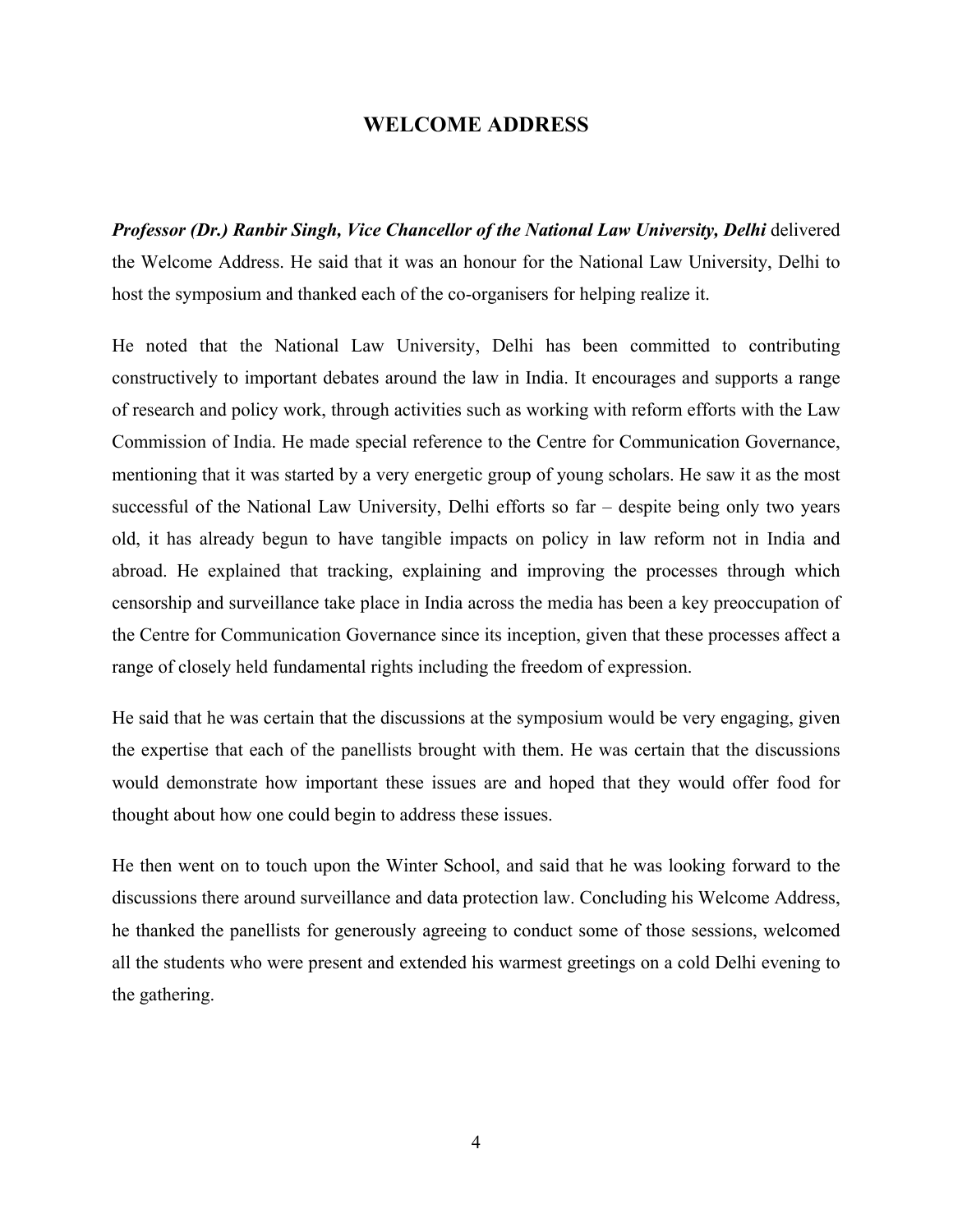### **INTRODUCTORY REMARKS**

*Professor (Dr.) Wolfgang Schulz, Director, Alexander von Humboldt Institute for Internet and Society* delivered the Introductory Remarks.

He opened by expressing gratitude on his behalf and on behalf of the German students present for being invited to participate in the Winter School that would follow the Symposium.

He then talked about the Network of Centres. He said that it was extremely interesting to be a part of this family of centres of internet research working on an international scale. The Network was started about three years with a big conference with their friends and colleagues attending at the Berkman Center at Harvard University, where the idea to form a network with all those involved with research in internet and society issues from different disciplinary perspectives was born. He noted that some centres were extremely active in this network, and that the Centre for Communication Governance here in Delhi was among them. He said that the idea behind the Network was to create a structure to support all the institutes and their efforts to do research on internet and society issues, and to create synergies to help them to work together, and engage in comparative work. The first years of the Network were spent in conferences learning what each of the member centres were doing and understanding their backgrounds. Efforts have now moved forward and the Network has some ongoing research projects. One research project around internet governance had just been published. Prof Schulz also mentioned that ICANN, a very important player in the internet world, together with Foundations provided seed funding to the Berkman Center and the Network of Centres to come up with ideas about internet governance. He said that the first package of case studies about internet governance issues had been drafted and that the second big project was closely related to the issues about the governance structure of online intermediaries. He reported that the Network had been successful in curating different case studies on the subject, noted that the situation in India was extremely interesting and emphasized that these efforts had demonstrated how important it was to do comparative analyses of the consequences of different styles of regulating.

Concluding his remarks, Prof Schulz said again that he was very happy and proud to be a part of such crowd and hoped that in that late afternoon all would together discover some interesting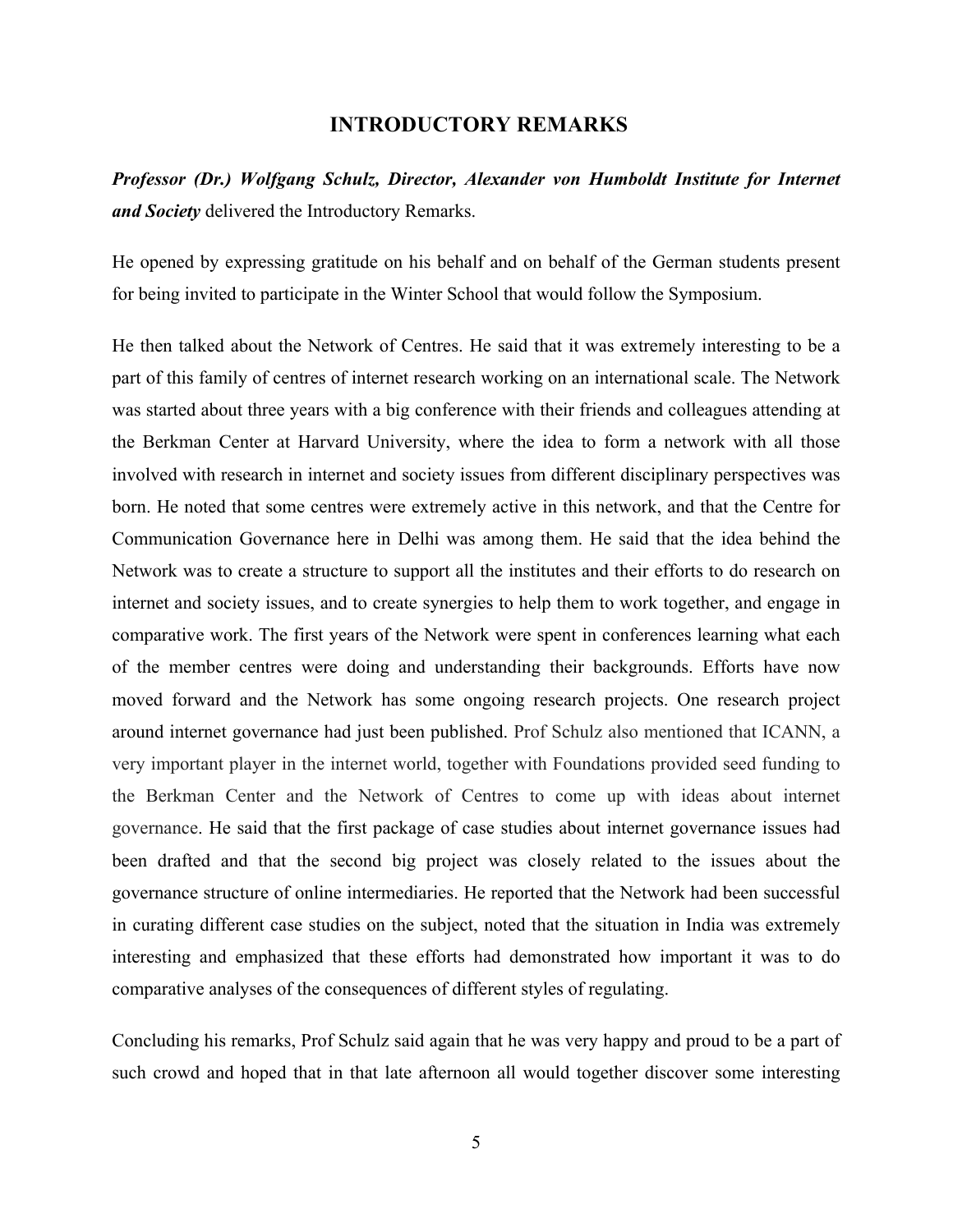things and have some insight so that everyone left the room with some enlightenment at least as regards internet governance and data protection.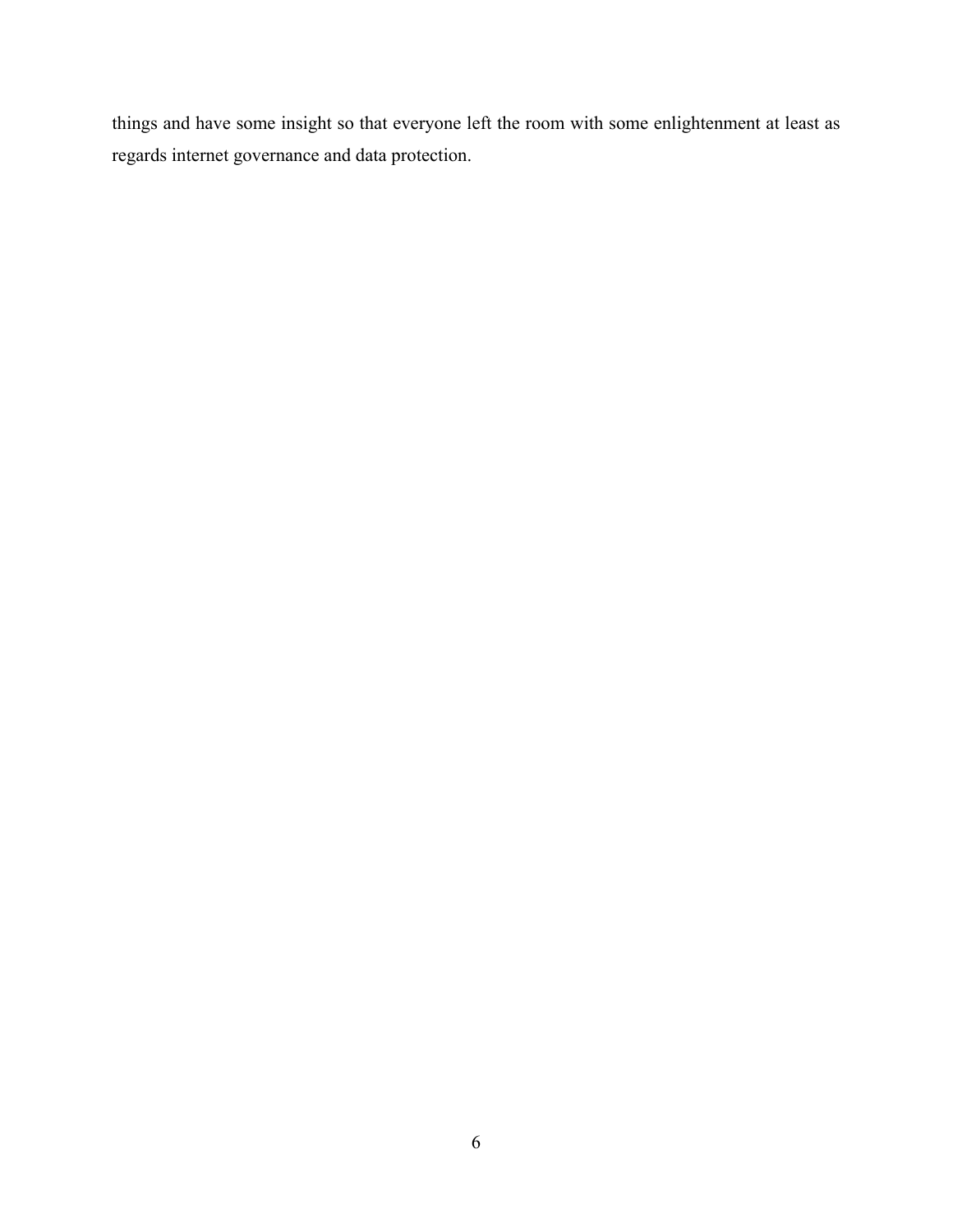## **PANEL I: SURVEILLANCE & DATABASES**

#### **Panel Discussion**

*Professor K.S. Park, Former Commissioner, Korea Communications Standards Commission and Professor, Korea University Law School* opened the discussion on Panel - I.

Prof Park's talk focused on the South Korean experience with state held databases, and the Resident Registration Number (RRN) in particular. Every Korean born in Korea is given an RRN automatically, and it is nearly impossible to change throughout that person's life. It was invented in the 1970's for the purpose of identifying spies from North Korea and was given to people born in Korea after the division – so, if someone could not produce his RRN then the assumption was that he must be from North Korea.

As Government worked to make the identification system foolproof, the perception that the RRN was reliable began to spread, so that more and more public agencies that had nothing to do with national defence or catching spies began to use RRNs as the preferred identification. Social services, for example, started requiring an RRN. Private sector operations, such as banks also began to require RRNs. Even the purchase of mobile phones now requires the production of an RRN, not by law, but because telecommunications providers see it as reliable. As a result, today, many companies and agencies hold large databases of RRNs.

Prof Park problematised this state of affairs, pointing out that as the number of databases holding RRNs proliferates, the number of companies and agencies relying on RRNs as identification increases, as do the number of surrogates, or substitutes. This means those attempting identity theft now had whole treasure boxes of data that they could target.

Prof Park termed this the 'paradox of trust' – when Governments try to create a trustworthy identification system, private and public sector agencies use the system and store the identifying information in their databases. This offers hackers far more targets than before for identity theft. The consequence of these increased thefts would in turn reduce trust in the system.

He then noted that function creep, the tendency of using an identification system for purposes other than its originally intended purpose, was a significant concern. Prof Park pointed out that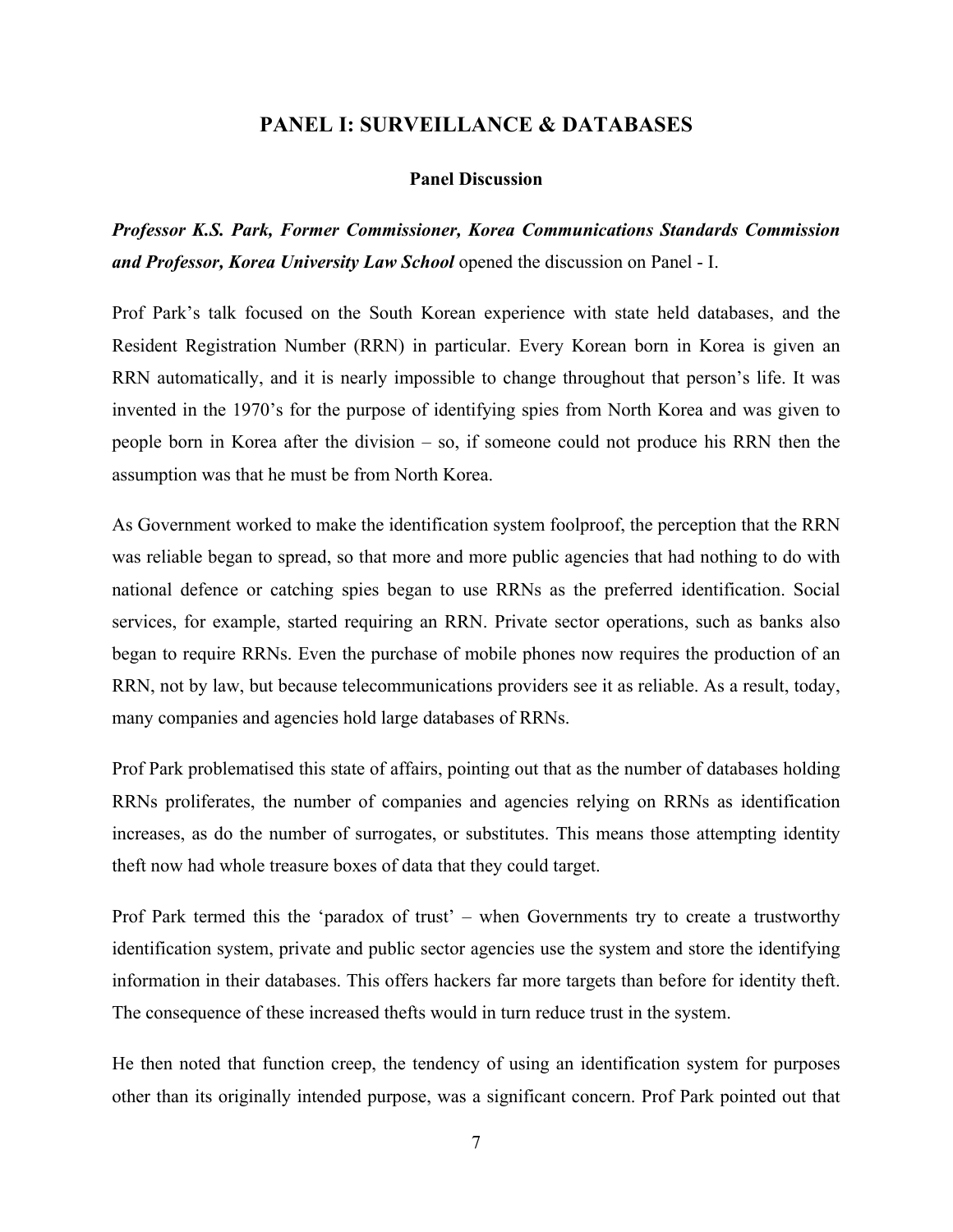this tendency would also have the effect of reducing trust in RRNs as a whole. He pointed out that many countries that had identification systems also had laws that limited the purposes for which their contents could be collected. This has, however, meant that for different purposes, one person would carry many different identification numbers and there would not be one number that could represent a person across the many areas of his life.

Prof Park then discussed the state of the law. South Korea has a provision in its Personal Data Protection Act that bans any collection of data unless it is expressly allowed or required. In other words, unless the Legislature or the Government specifically permits or requires collection of the RRN, it cannot be collected. Prof Park opined that this law had not been effective – at his last count, there were eight hundred and sixty six such laws and regulations which permit collection of the RRN. Koreans must disclose an RRN even to issue a book at a library.

In 2007, a law which required that persons posting content online had to first register a name and RRN with the internet company was enacted in South Korea. Prof Park argued that this law interfered with free speech and did not serve its intended purpose. In his opinion, there was a greater chance of the paradox of trust arising online. He counted six or seven studies which showed that there was no decrease in illegal information being posted online after this real name requirement was put in place. In 2012, the Constitutional Court in South Korea found this requirement unconstitutional as it amounted to prior censorship.

#### *Dr. Usha Ramanathan, Independent Law Researcher* was the second panellist on Panel - I.

She opened by addressing the question of why privacy is a problem in India. In her view, the general perception in India is that privacy is not a critical issue to Indians, and that there was little debate around the fact that the Government will invade privacy in return for the provision of services. She said that since surveillance actity was not yet seen as an issue primarily about privacy, there is little public outrage about the state's activities despite its extensive infringements of citizens' privacy. She also pointed out that the Indian media had not focused on these infringements in any detail to create public awareness of the issue.

Dr. Ramanathan then listed some databases that exist in India with the support of the Government, and which invade privacy: the National Population Register, the Unique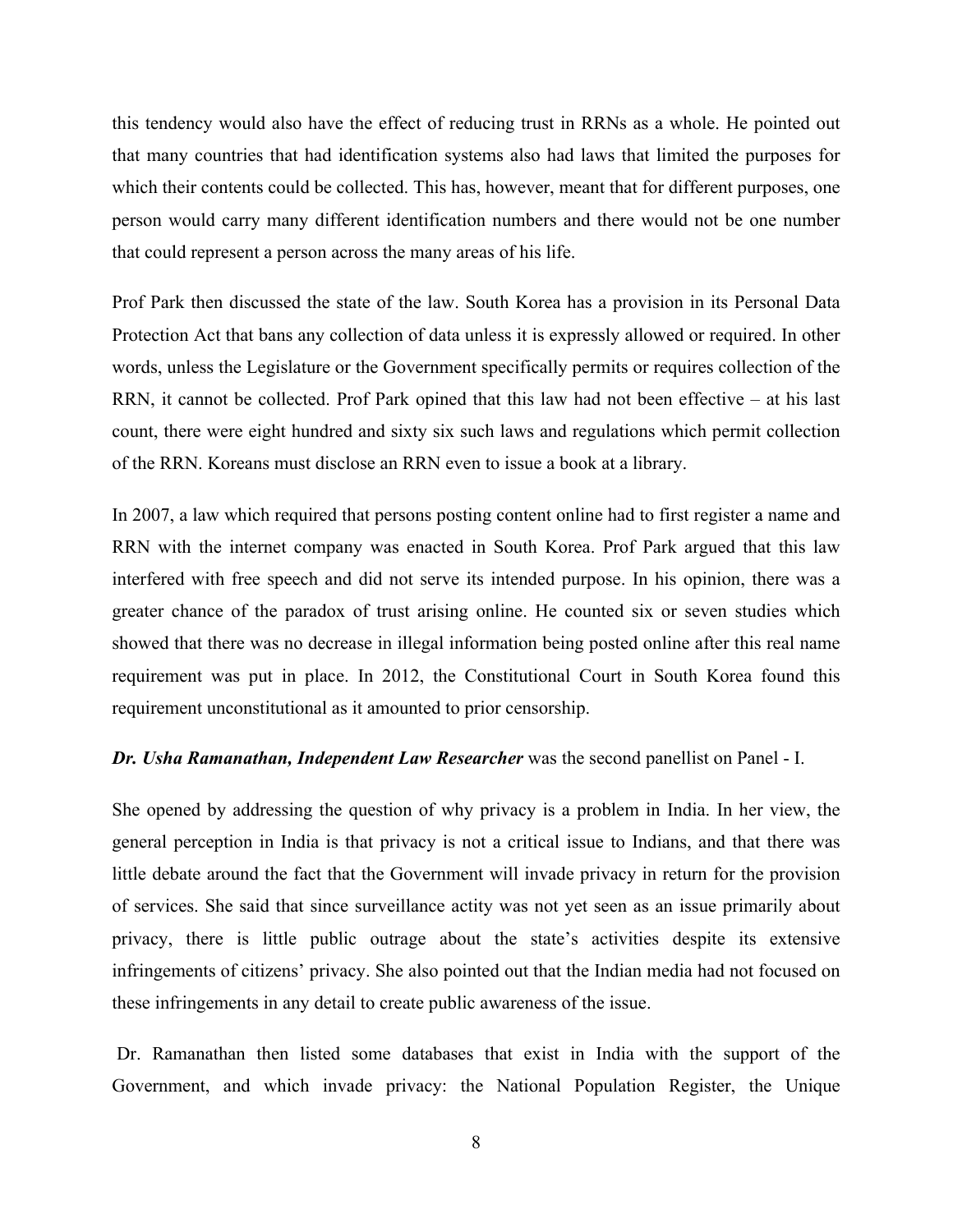Identification Number database, the DNA database and the National Intelligence Grid. She also noted that the Collection of Statistics Act, 2008, and the levy of the Goods and Services Tax also involved privacy invasions. She pointed out that not all of the databases she had mentioned were strictly government databases – they were created with the assistance of the Government but are not held by it. Illustratively, she pointed out that the Unique Identification project went so far as to empower wholly private persons to go to the homes of citizens and lawfully demand biometrics, such as their fingerprints, iris scan, and so on.

She then pointed out that there is neither a privacy law nor a data protection law in India. She also expressed her disappointment about the fact that when a bill on protection of data that was collected and that was to be collected under the Unique Identification scheme was introduced in Parliament, it was rejected.

In the context of the conduct of databasing and related activities by the state, Dr. Ramanathan highlighted the importance of the State being transparent. She noted in this context that the Right to Information Act, 2005 had been a very significant step towards enforcing transparency.

She thereafter went on to describe three ways in which the Indian State is infringing individuals' privacy. She first mentioned the use of the fear of penalties against citizens who refused to give information or who gave wrong information. The second was the promise of welfare in exchange for citizens making themselves visible to the State by enrolling into the database. The third was data collection in the garb of disbursing subsidies – because the subsidy given to the citizens can be tracked, the citizens themselves can also be tracked.

In the context of the National Population Register, Dr.Ramanathan also explained that there were orgaanized efforts to bolster enrolment. She gave the example of an advertisement being run before the start of the movie in Chennai's cinema halls. The advertisement is an appeal to enrol in the National Population Register. She described the advertisement with some levity: one person throws mud which lands on a second's face. He also throws mud and it falls on a third person's face and so on. In the background, these words are sung: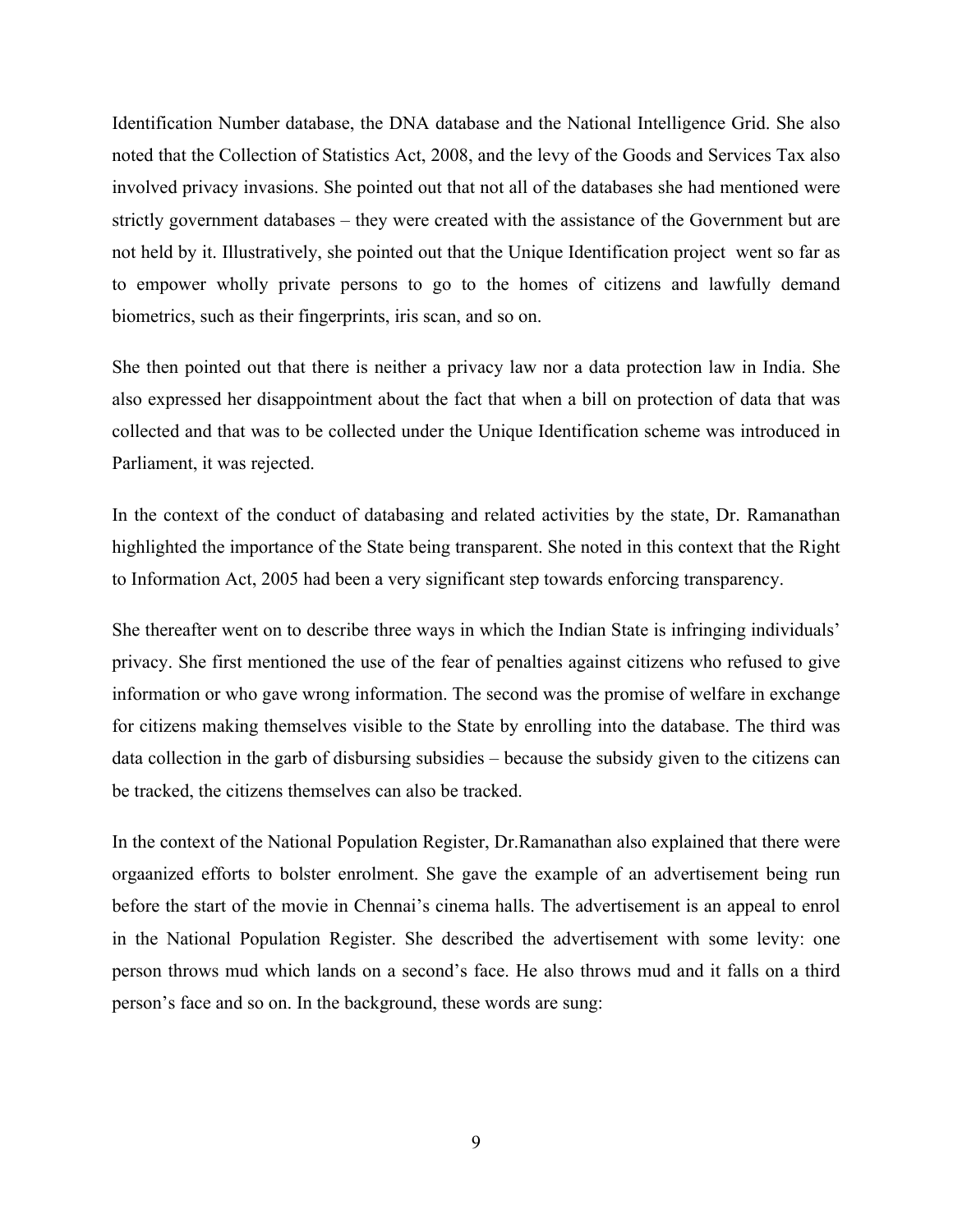"*Tere desh ki mitti tujhe pukare, Bharat ka vasi hai tu, vasi garv se batla re, O jud ja re…*" ["The mud of your country calls you, You are a resident of India, Oh resident, say this with pride, Oh come and join….."].

Towards the end a voiceover says:

"*Mittise hi shaan, Mitti se hi pehchaan, Baniye hissa National Population Register ka, Camps shuru ho chuke hain, Rashtriya Jansankhya Register, Meri Pehchaan, Mera abhimaan, Bharat Sarkar dwara janhit mein jaari*." ["Honour from mud, Identity from mud, Become a part of the National Population Register, Camps have started, National Population Register, My identity, My pride, Issued in public interest by the Indian Government."].

She pointed out that the National Population Register has not been well-received even among corporate India.

Dr. Ramanathan then argued that each time a biometric is taken by the State under the Unique Identification Scheme, the State acts illegally. She opined that the State acts in this regard as if it is not bound by the law. She noted that the Chairman of the Unique Identification Authority of India (UIDAI) once argued that the citizens of India would have to barter their right to privacy in return for the conveniences that a Unique Identification Number would open up access to. She further said that the State was inducing people to enroll under the Unique Identification Number scheme by providing , for example, a bank account on enrolment. She argued that there was no connection whatsoever between the problems that the UID scheme purports to address and the solutions it provides.

By way of juxtaposition, she requested Prof Park to describe how the Korean state uses biometrics. *Prof Park* replied by saying that in Korea, by the age of eighteen, it is mandatory for every Korean to submit their fingerprints. These, however, are only used by the police.

Dr. Ramanathan then returned to the subject of the UID scheme, informing the room that the slogan of the Unique Identification Number project is the three U's: Unique, Ubiquitous and Universal. 'Unique' means exclusive. 'Ubiquitous' means something which is present everywhere. 'Universal' means applicable to everyone. If these meanings are applied to the slogan of the Unique Identification Number project, she explained that it would mean that the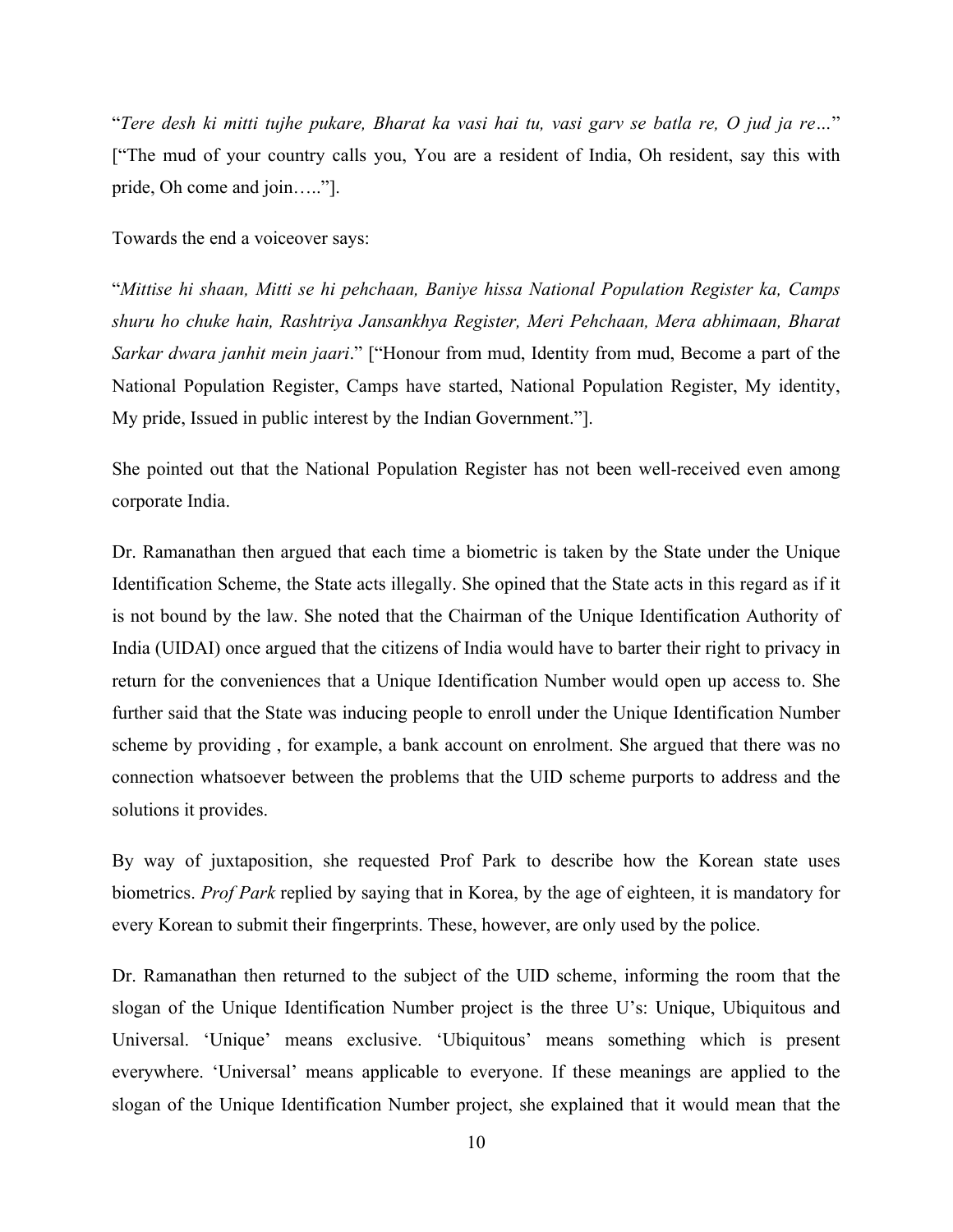UID creates a record of personal information for each citizen which will be exclusive to him or her, which will be present or appear across all the state's databases, as part of a system which will be applicable to all Indian citizens.

She pointed that this was not achievable. Even if fingerprints and iris scans are registered, she described how these could change over time (through manual labour, in the case of fingerprints, for example). As a result, a citizen who had registered earlier might not match the fingerprints and the iris scan recorded against his or her name in the database. She pointed out that this would mean that the particular citizen would lose his identity since, in the eyes of the State, he would no longer be the same person. She referred to a 2006 report by Wipro, a large indian company, which indicated that if the State were to continue act as it is acting, the Unique Identification Number would become absolutely mandatory and no one would be able to function or move freely in India without a Unique Identification Number. Despite this, she noted that there has been very little public debate about the UID Scheme.

She also pointed out that the system of recording biometrics in India was started without any testing whatsoever. Given that biometrics may not stay the same over time, they would no longer afford a citizen a unique identification as the scheme intends. Realistically then, the citizen would not have a Unique Identification Number, only his or her biometrics will.

In Dr. Ramanathan's opinion, one reason for this reliance on biometrics is that the Indian biometrics industry, which was previously engaged in military operations alone, is now looking to expand into civilian arenas. She expressed the worry that if this scheme continues in its present form, then the time is soon to come when, without a Unique Identification Number, there would be way to access cooking gas or pensions, and as the project progressed, no registration of marriages, no renting of houses and no purchasing mobile phones without this identification.

Concluding her talk, she noted that a few features of the Indian system have helped to restrain the progress of the Unique Identification Number system. These were circumstances like the anarchy in India, the high density of population and the tendency of systems being born and dying in India.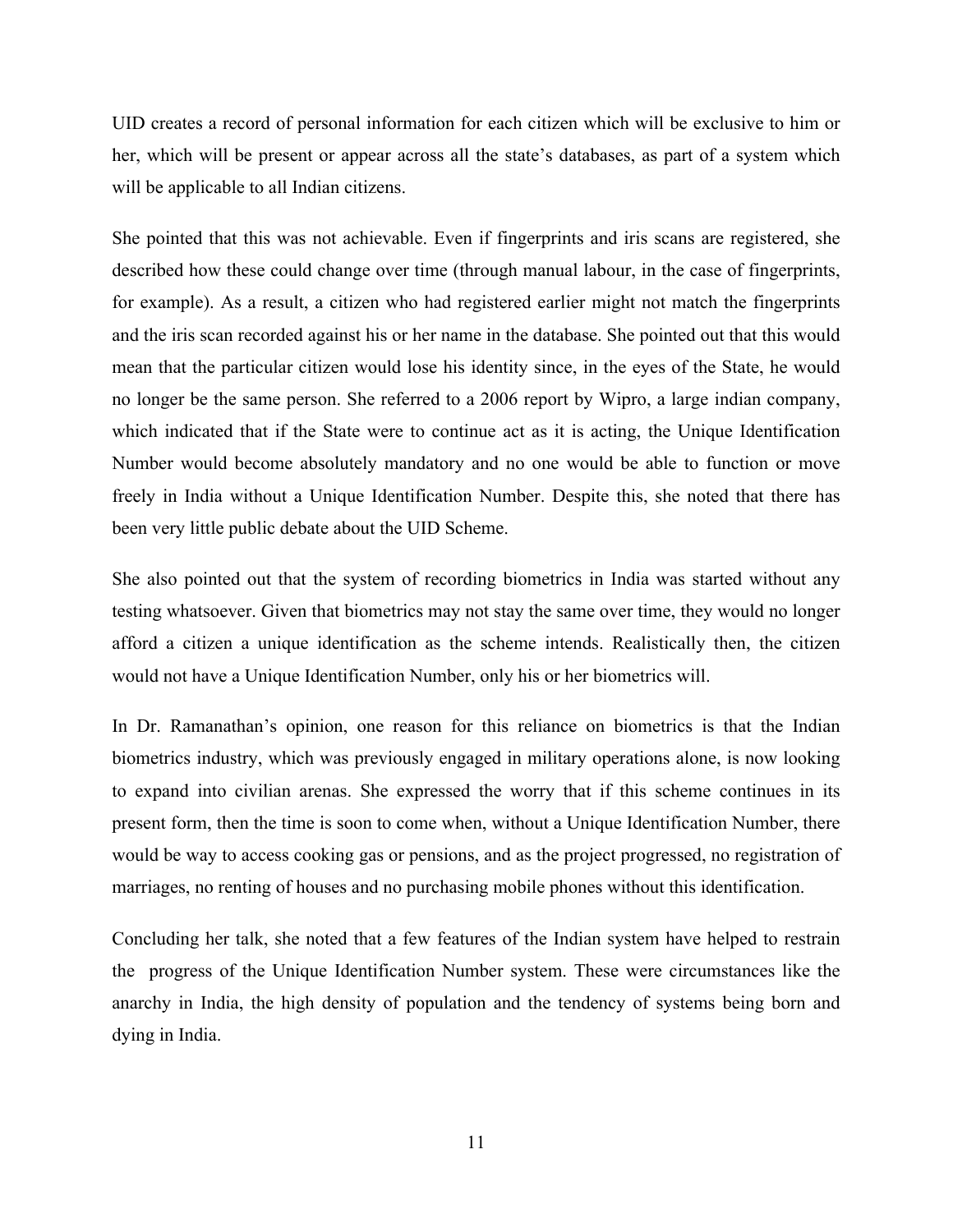She ended pointing out that she is not aware of any philosophical thinking or writing about privacy and identity issues in India, and hoping that they could add to the argument against programmes like those underway in India today.

## *Mr. Saikat Datta, Editor (National Security), Hindustan Times* was the third panellist on Panel - I.

He started by discussing the user's perspective of surveillance in India. He opened by sharing an anecdote from personal experience – In Delhi, he had noticed that there was a group of people following him some time ago. This had continued for a day or two, and his friends advised him to approach the police. When this happened again, he asked his journalist friends to be ready to record this with their cameras. He eventually discovered that he had been followed by Government officials, working with the Intelligence Bureau, one of India's intelligence agencies, who were following him because he had written an article on the agency and these officials were curious about how Mr. Datta had sourced and collected his information.

Mr. Datta then expressed surprise about India's transformation from a champion of the international human rights system in the Nehruvian period to a State opposed to providing them under the garb of sovereignty over time.

He proceeded to discuss India's surveillance regulation framework in the context of this opposition of the Indian state to be held accountable for its human rights violations. He observed that the Indian framework was not very different from other regimes internationally – the object was not upholding laws but exercising control. He said that in India, laws born in a colonial framework to surveil still continue in operation. He cited two statutes – the Indian Telegraph Act, 1885, and the Official Secrets Act, 1923. He informed the room that a civil liberties group had challenged the surveillance law in the Supreme Court of India in 1996. He also noted that there had been lack of parliamentary debate before the passage of the more modern legislation, dealing with the Internet, the Information Technology Act, 2000 and the rules framed under it.

Despite the shared history, Mr. Datta went on to explain how surveillance regulation in Great Britain differed greatly from the Indian system. In Great Britain, to put a check on the increasing cases of abuse of surveillance laws, the Security Service Act, 1989 and the Intelligence Service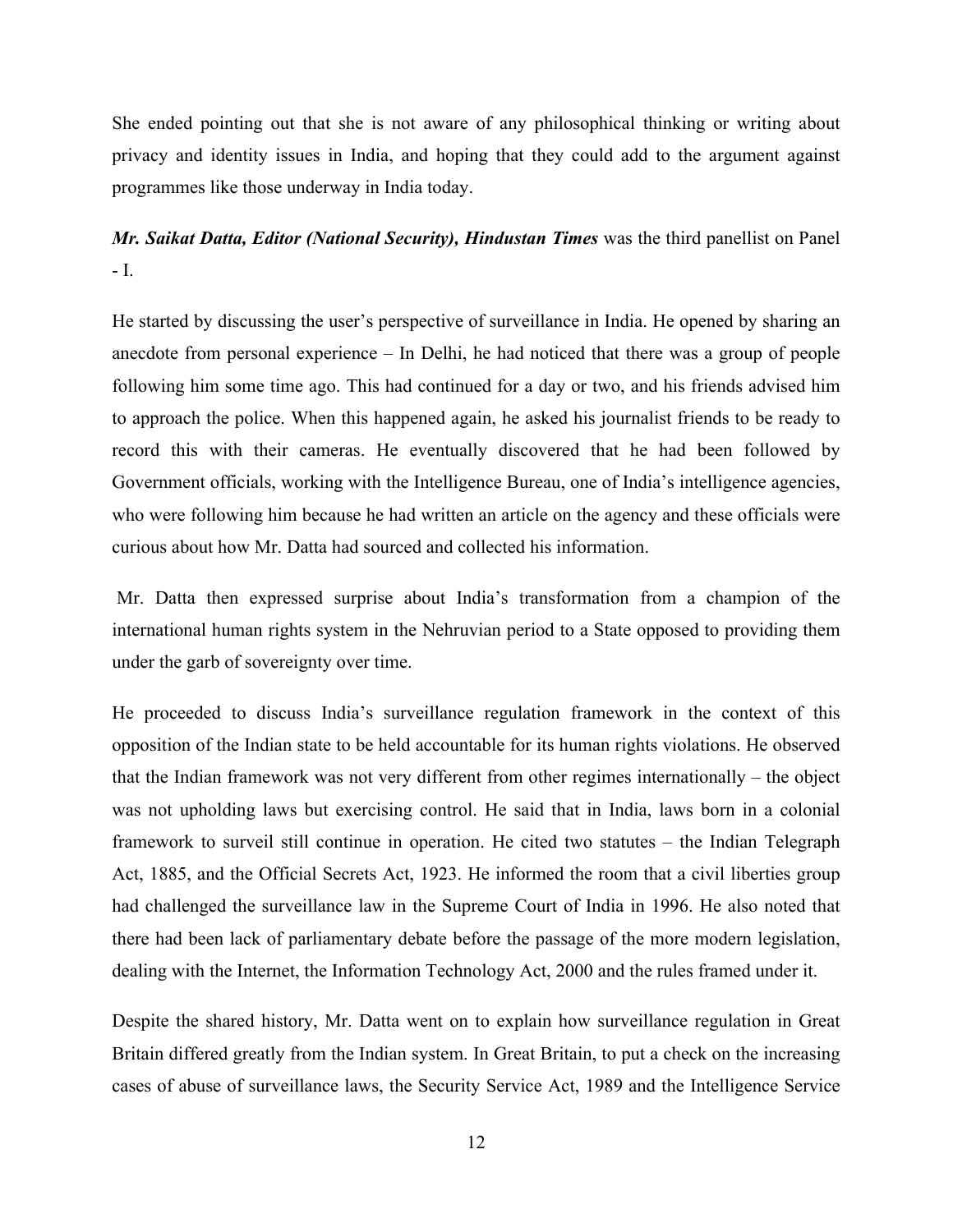Act, 1994 were enacted. No similar mechanism exists in India. We have two agencies empowered to undertake surveillance. One, internally, is the Intelligence Bureau (IB), and the other is the external intelligence agency, called the Research and Analysis Wing (RAW). Through a Right to Information application, he explained that he had found that the Union Home Secretary to the Government of India (who is empowered to sanction surveillance applications) had cleared 300 such applications just in a day's time.

He then noted that the National Intelligence Grid (NATGRID) is empowered to tap into twenty two databases proactively to monitor behaviour for investigative agencies and undertake predictive analysis based on this information. Mr. Datta saw the predictive analysis model as a deeply flawed approach, as it would have the tendency to overinclude - when the State applied this type of analysis, everybody becomes a suspect – anyone doing something which he or she does not do on a day-to-day basis enters the State's data system and will always remain in it as a suspect in the eyes of the State.

Mr. Datta then threw light upon the Central Monitoring System (CMS). He said that the Indian Government was very worried about leaks of intercepted data, and had brought in the CMS to prevent this by removing middlemen such as internet service providers. As a result, only the Government would know whose information is being collected and what its contents are. He explained that the State had, in effect, created an entirely opaque system in which the small chance the citizens previously had in occasionally discovering illegalities through leaks had been nullified.

He then went on to explain that the Indian State's approach to surveillance over social media was very problematic as well. While we would usually see social media as democratising information flows, the state did not. He gave the example of what the Mumbai Police which had recently set up the first Social Media Lab in India. The lab is staffed by constables and police officers who have never themselves used social medi. It requires them to monitor channels including Twitter and Facebook, and relies greatly on algorithms. He did not view these efforts as effective, pointing out that despite so much effort, they had not even been identify the owner of a popular ISIS Twitter handle as a young boy from Bengaluru.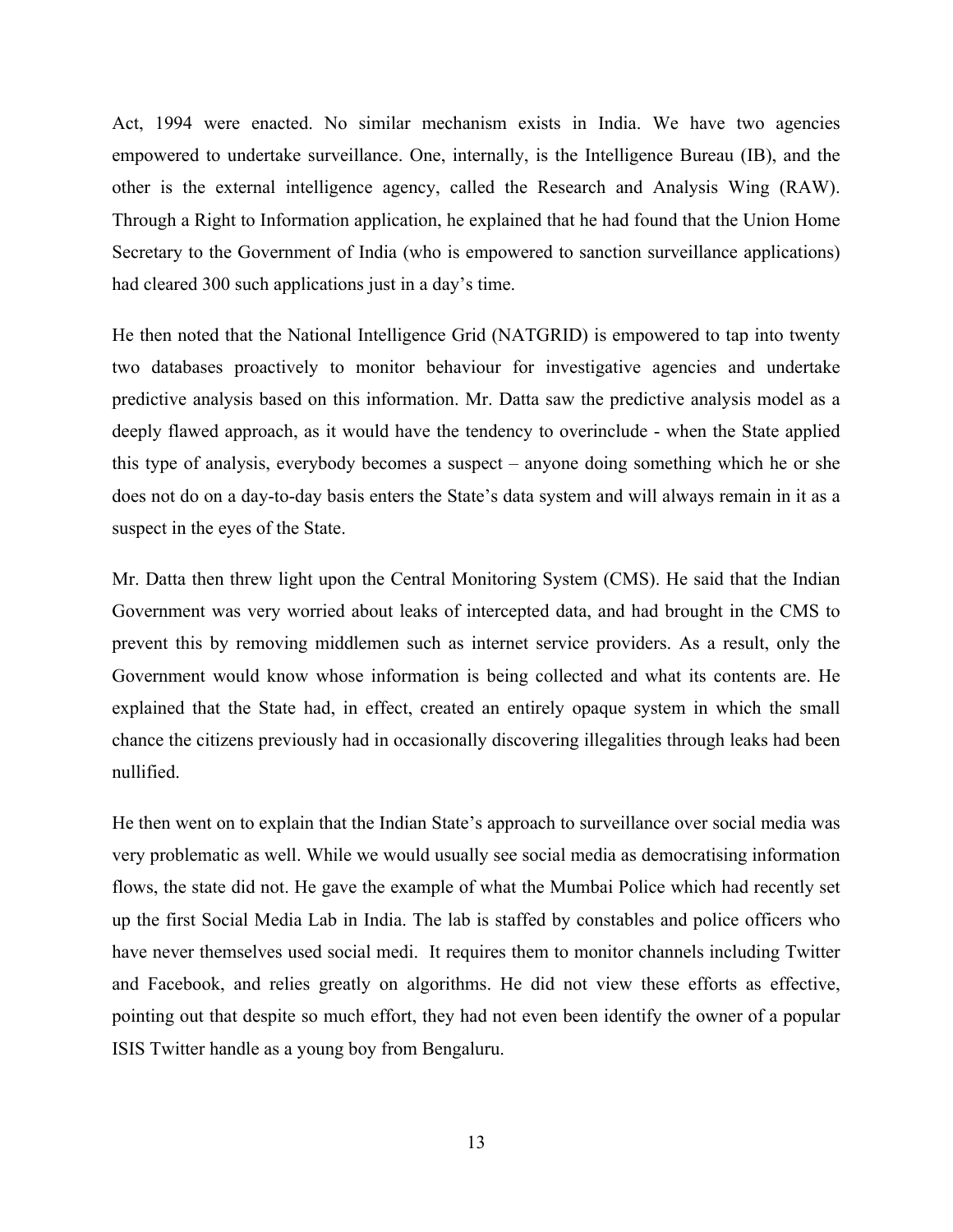Mr. Datta explained that data surveillance is becoming increasingly used because of the inefficiency of our intelligence and law enforcement agencies. He argued that a common pattern that one would encounter was that these agencies would adjust for their inability to execute effective, targeted surveillance by progressively increasing the levels of scrutiny of citizens' lives through mass surveillance in order to ensure that more and more data is available to them. He pointed out that this enthusiasm for data collection was not tempered by the realisation that this would create a tsunami of data coming their way, so that they would be able to do even less as their systems would slow down. Overall, he opined that the State's approach is to keep collecting data and use it for whatever purposes they choose, lawful or otherwise.

Mr. Datta then discussed recent instances of surveillance. He said that in the recent case of the terrorist attack in France, it was apparent that despite all the data collection by the National Security Agency, the French intelligence and the Government Communications Headquarters (GCHQ), there had been no prediction or prevention of the attack. He said that it was the same with the 9/11 terrorist attack in the United States. As regards the 26/11 Mumbai attacks, he noted that every study had shown that the necessary information was already recorded in the system, but because the State had been overwhelmed by the volume of data at its disposal and so had been unable to identify or use the information effectively.

Mr. Datta also said that political processes had totally failed to protect citizens and to ensure their privacy, and that this was a feature throughout our history. He emphasized that it was necessary to consider how the State views its citizens. To illustrate, he described India's Cyber Security Policy which made no references to privacy. Similarly, he noted that in the mid 1990's, it had been correctly predicted that the United States Congress would do very little to protect privacy, as the Snowden affair had made clear. He expressed disappointment that this was happening in India as well. He also mentioned the outrage following the German Chancellor's phone being tapped, and the recent revelation that the German intelligence had worked hand in hand with the National Security Agency doing the same thing to others.

Concluding his talk, Mr. Datta said that we must also carefully consider where databasing, and this increasing tendency to data collection in India leads. He said that the intelligence community's argument that they are looking for a needle in a haystack was an illogical one. He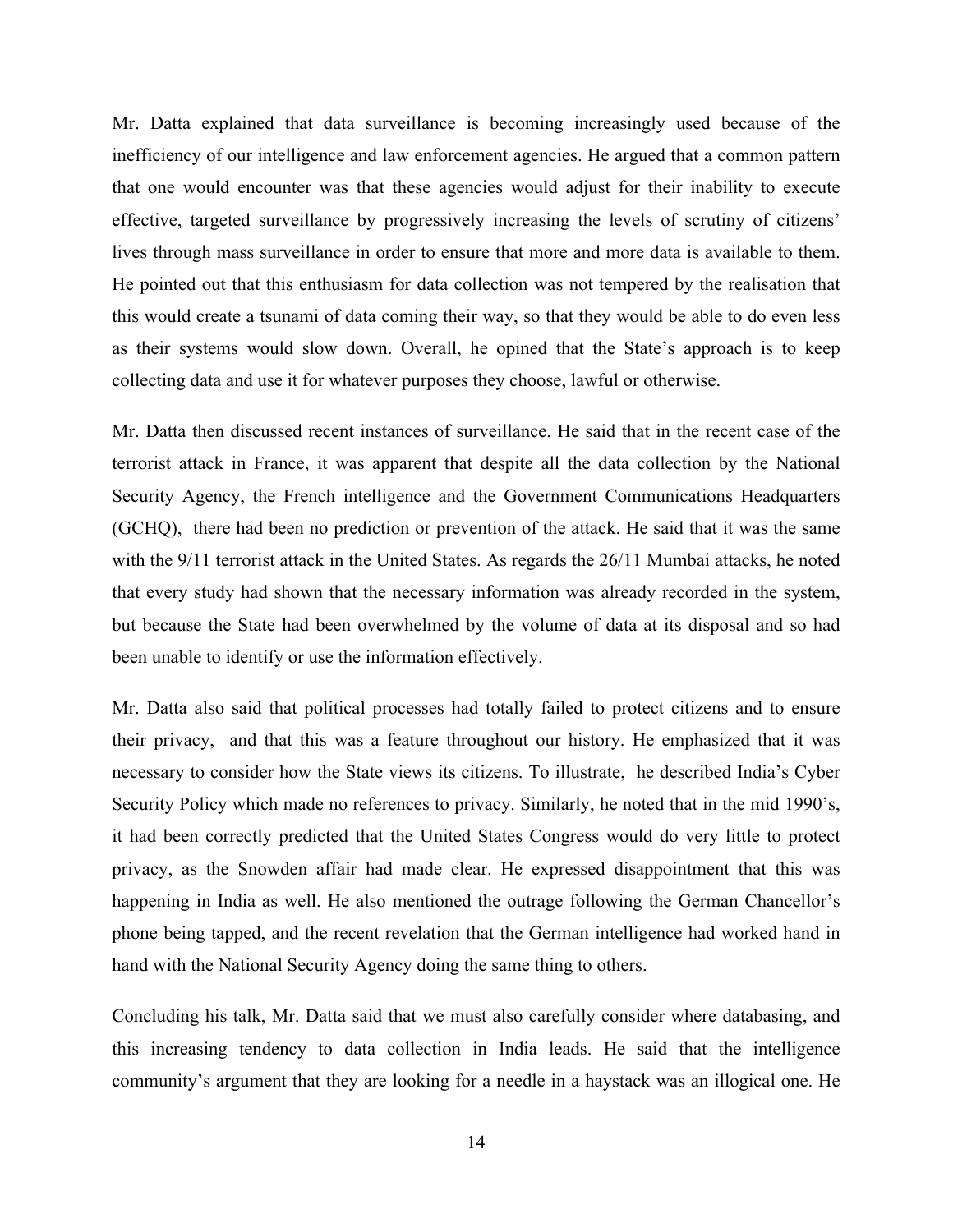argued that it was hardly logical to continue thoughtlessly increasing the number of haystacks or even the number of practically indistinguishable needles, if that was the aim.

*Mr. Bhairav Acharya, Lawyer, Supreme Court of India and Advisor, Centre for Internet and Society, Bengaluru* was the fourth and the last panellist on Panel – I.

He started by saying that he had two broad points to make regarding Indian surveillance law, but that in order to make them it was necessary to first provide a very broad outline of the Indian law on surveillance. He said that privacy has many aspects and is regulated differently in respect of each of those aspects, and in a variety of ways in India and other common law jurisdictions. So, for instance, the law responds differently to territorial privacy as it does to bodily privacy and so on. Therefore, one must not make the mistake of conflating privacy only with communication surveillance – the former has been a much larger and older concern.

He said that with regard to communications, the law in India is of colonial origin. There are two statutes in the late 1800's: The Indian Telegraph Act, 1885 and the Indian Post Office Act, 1889. Section 5(2) of the Indian Telegraph Act, 1885 creates a wiretapping empowerment and Section 26 of the Indian Post Office Act, 1889 also has a broadly comparable power in respect of the interception of letters. He noted that the interception of posts had been a very controversial topic in the 1950's, 60's and 80's, but was now dead. He saw this as ironic, as there was still little clarity about how courier services should be treated.

The Indian Post Office Act, 1889 was reviewed by the Law Commission in 1968. Mr. Acharya nited that this review was instructive because the interception power granted under the Indian Post Office Act, 1889 is almost exactly the same as the interception power under the Indian Telegraph Act, 1885. He said that subsequently however, a number of cases have not explicitly but by omission accepted what is a problematic wiretapping empowerment to begin with.

He thereafter very broadly reviewed the constitutional cases.

In India, the legal position in relation to privacy is muddled, and there are a lot of gaps. Mr. Acharya noted that the available law is presented in a textbook narrative of five or six cases that uphold the right to privacy. He argued that this was not an accurate characterisation.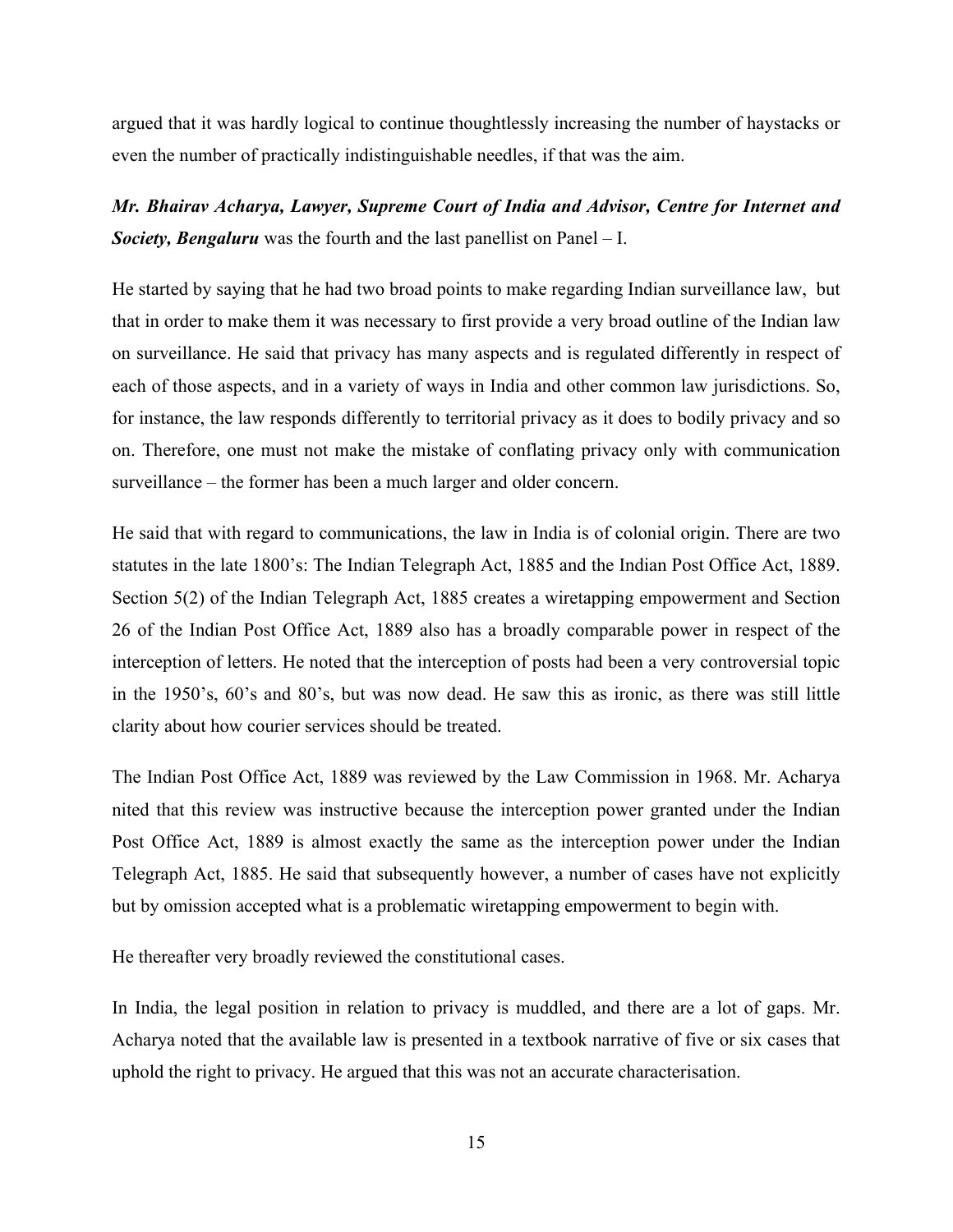He said that the first case that looked at privacy was the case of *Kharak Singh v. State of Uttar Pradesh<sup>1</sup>* in 1963, which every book and article would say is a foundational case. He did not however see this as being the case. The majority view in *Kharak Singh* held that only entry into a home at night might offer a claim of an invasion into privacy. It also found that if the impugned empowerment provision had been made by an Act of Parliament instead of through executive power, it would have been constitutional. He pointed out that *Kharak Singh* is cited for the Justice Subba Rao's dissent, which while certainly inspiring, lacked something that all good dissents have – an alternative test, or device by which to measure whether there was a privacy claim.

He said that the absence of a test to determine the chilling effects of invasions of privacy had failed India. India has not been able to devise its version of an already flawed reasonable expectations test because there was nothing in our precedent to go back to. He emphasised that this dissent makes the foundational moral claim to privacy in India, but noted that it is an incomplete one.

He made clear at this stage that there are three or four theoretical justifications for privacy. There is first, a classical liberal conception of the division between the public and the private sphere. This comes out of a very long and contested history of modernity. Hannah Arendt, for instance, in *The Human Condition* talks about this very eloquently saying that that which is private is that which naturally flows or naturally falls within the family, the home and so on. He also said that there is a lot of criticism of this conception, and that the most obvious feminist criticism is that if the home and the domestic life was shielded from the gaze of the law, then it might be excusing abuse.

There is also the right to be let alone conception of privacy which was formulated by Samuel Warren and Louis Brandeis in a very celebrated law review article in 1890. He saw the right to be let alone article as very interesting because both of India's foundational case laws on privacy make reference to it. He said, however, that the right to be let alone article while no doubt seminal and forward-looking for its time, was also incomplete. It fails to provide a theoretical framework for privacy – How does one measure this right to be let alone? How does one enforce

 

<sup>&</sup>lt;sup>1</sup> AIR 1963 SC 1295.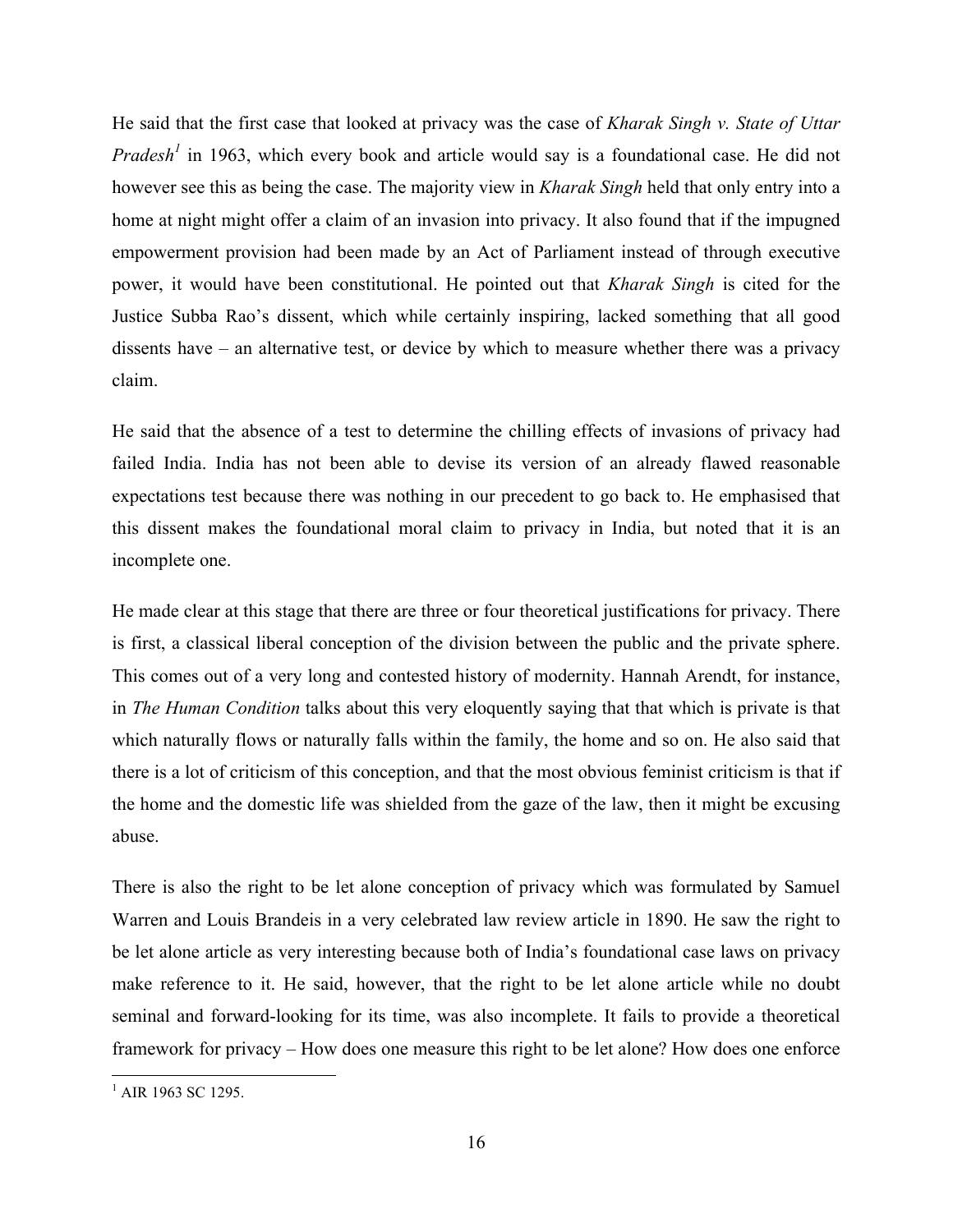it? How far does this right extend? Does it extend to the property? Does it extend to the body? Does it extend to the individual's decisions? The Warren-Brandeis formulation did not address any of these questions. He was of the view that the right to be let alone argument would make sense being put forward by two Americans given the political philosophy of the American State and its particular history of libertarianism. However, he pointed out that is not the history that Indians share. The State has never been remote from Indian society or economy for around the last sixty or seventy years, although that debate is changing now. He said that for these sixty or seventy years, citizens of India have demanded that the State intervene. Another criticism to the right to be let alone argument was that the privacy claim was not, in the real sense, a right to be let alone but rather a call for positive State interference to protect privacy. He said that in a developing country, this is a very important point to note, and that while Samuel Warren and Louis Brandeis could not be faulted for no recognizing this, the Indian Courts definitely could.

Thereafter, he moved to the second landmark case on the right to privacy – *Gobind v. State of Madhya Pradesh*<sup>2</sup>. He said that some say that this is the case that provided for the right to privacy in India but that he did not agree to this, though this case had the advantage of the personal autonomy jurisprudence which protected decisional privacy in the United States. He referred to the last two or three paragraphs in *Gobind* which said that if there is a case for privacy, it is subject to compelling State interests. This judgment failed to devise a test for what such a compelling State interest would be. He said that *Gobind* tied in very neatly to a national security oriented approach. He noted the lack of a definition and the lack of judicial understanding about what national security means. He said that security would always trump privacy if the terms compelling State interest was applied, without any definition.

Mr. Acharya then went on to discuss *People's Union for Civil Liberties v. Union of India<sup>3</sup>* . He thought that the judgment starts very promisingly by saying that telephone tapping is an invasion of privacy, but unlike the American case law, this judgment offers no test for determining what sort of communications should be protected. He raised the question of why telephone calls were included when e-mails, which did exist in 1996, were not. He acknowledged that in 1996, the

<u> 1989 - Johann Stein, markin film yn y breninn y breninn y breninn y breninn y breninn y breninn y breninn y b</u>

<sup>&</sup>lt;sup>2</sup> AIR 1975 SC 1378.

<sup>&</sup>lt;sup>3</sup> AIR 1997 SC 568.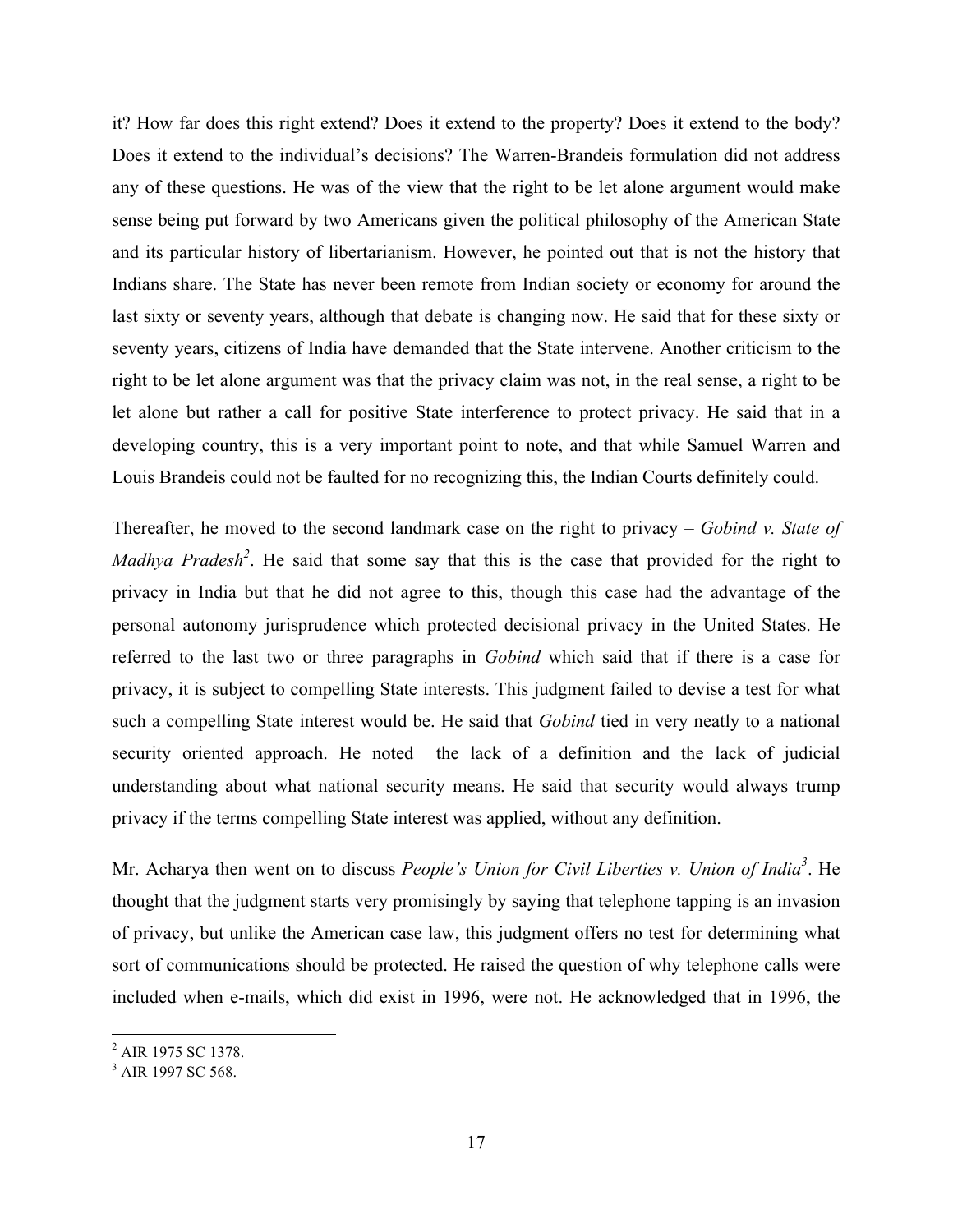Information Technology Act, 2000 had not yet been passed, and the Indian Telegraph Act, 1885 only applied to wired communication. He asked why the judgment did not hold that wireless communication should also be treated as private. He was of the view that the lack of judicial clarity was very problematic in this regard.

Against this backdrop, he presented four points on how Indian Courts have responded to surveillance and privacy claims. His first point was that there has been a complete lack of jurisprudential or theoretical clarity on what one can ground a privacy claim upon. *Gobind*, for instance, saw the Court go in three different directions. It first made a reference to the right to be let alone, which is an argument which calls for the State to be remote and distant. It then made a reference to the spatial concept of privacy by making a reference to the American case of *Olmstead*, which dealt with privacy in terms of territory. It also talked about the decisional aspects of privacy. That case's treatment of privacy as decisional autonomy stretched to its logical end would permit for instance a privacy claim to protect all forms of decisional autonomy including, for example, sexual or dress choices. *Gobind* did not do stretch this far, and therefore, was only a selective application of that law.

Nevertheless, despite this confusion, *Gobind* retained the public private divide. The Court expressly stated that privacy should naturally protect motherhood, the family, procreation and so on. Mr. Acharya, however, argued that privacy should go further, and protect actions outside marriage and the family, to protect some non-procreative activities as well. This, in his view, was a jurisprudential and a theoretical failure in *Gobind*, though he did not think it to be deliberate.

He then discussed *R. Rajgopal v. State of Tamil Nadu*<sup>4</sup> from the early 1990's. The case was quite confusing and dealt with privacy and press freedom. It held that ordinary people have a constitutional right to privacy as against the press. Despite the Court's application of a fundamental right, he pointed out that there was no State activity involved. He asked why Justice Jeevan Reddy should have reached for the right to privacy. He argued that the consequence of having done so was a conflation of the public private distinction. He argued that if one goes forward to claim of right to privacy, then one would need to be clear on where this claim finds its basis. Should it be based on a classical liberal model of privacy? Should it be based on sort of a

 

<sup>&</sup>lt;sup>4</sup> AIR 1995 SC 264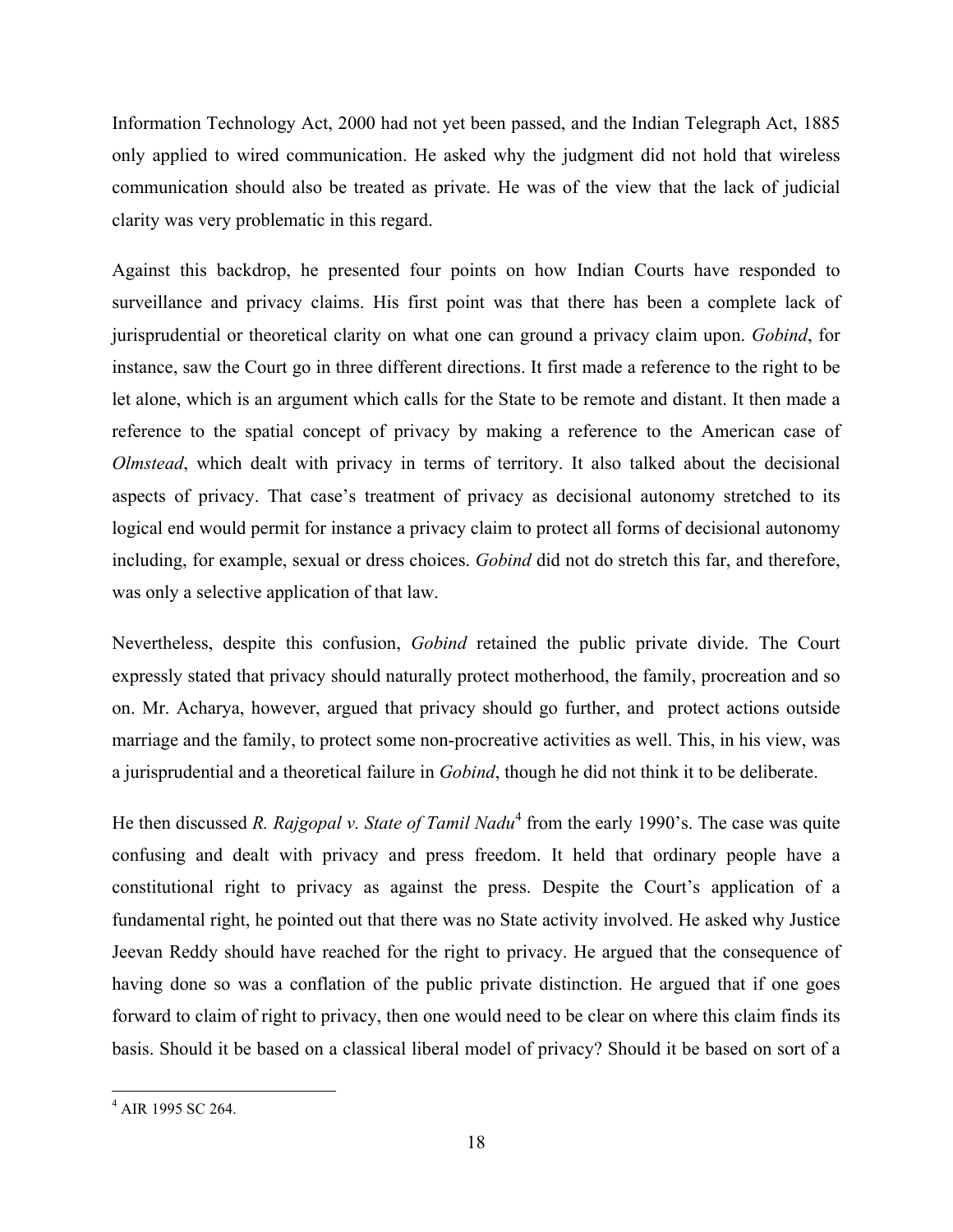libertarian American idea of the right to be let alone which calls for a remote distant Government? Should it be based on a spatial claim, which means that one ultimately bases it on the law's propensity to protect private property – can this be done in a country like India?

He said that the second point in this respect was the absence of the exclusionary rule, *i.e.*, when evidence is collected from an unreasonable, illegal or improper search and seizure of private property, the evidence becomes inadmissible in Court. He explained that the United Kingdom which holds that if the evidence is *relevant* to the case, then the question of whether it was collected unlawfully or not is not required to be gone into. In 1914, the United States departed from this position establishing an exclusionary rule by which evidence that was improperly collected is not admissible in court. A series of decisions strengthened this rule in the American jurisprudence, so that the test is now a five step process.

In India, in 1972 the United Kingdom's position of considering releavance rather than manner of collection was adopted. On this point, Mr. Acharya discussed the Parliament attacks case from the 2000's – *State (NCT of Delhi) v. Navjot Sandhu<sup>5</sup>* . He specifically referred to paragraphs 148 to 154 dealing with the exclusionary rule. The wiretaps during investigation which yielded the incriminating evidence were all illegal. The Court held that the security was a competing interest that would trump privacy. He argued that this was a conflation of bad policing with national security concerns, and that it was very problematic for such reasoning to come from the Indian Supreme Court.

He said that there is also a question of the width of the Indian Executive power. Broadly speaking, in a democracy which separates power between the three branches of Government – the Executive, the Legislature and the Judiciary, the Executive power is the ability of the Centre as in India's case the Central Government and the State Governments to legislate without statutory action.

There are different kinds of Executive power.

First, there is the wider Executive power which the Centre can exercise even in the absence of a controlling law. This means that if one of the entries in our Union List gives the Centre the

 

<sup>&</sup>lt;sup>5</sup> AIR 2005 SC 3820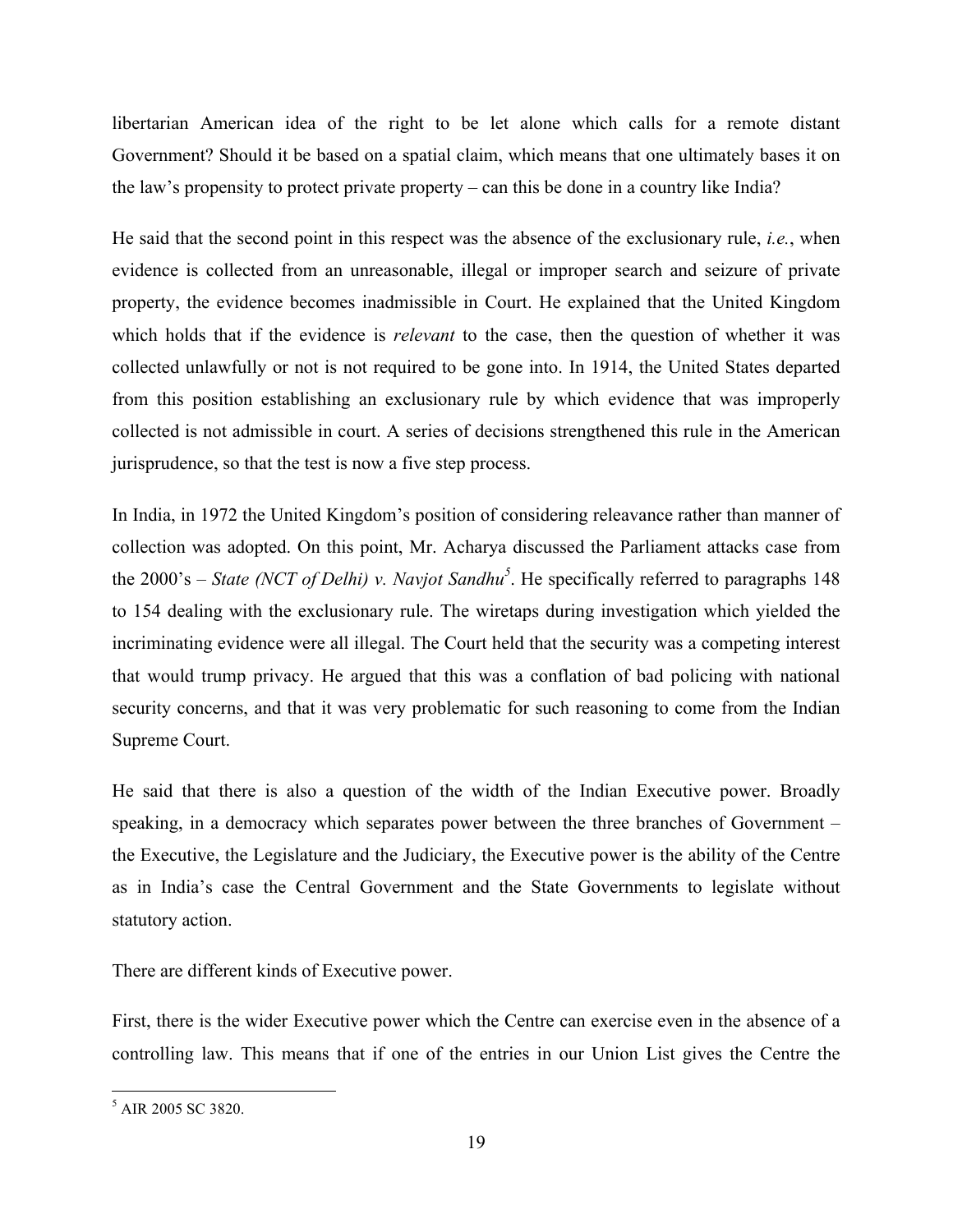power to do certain things such as for defence or for the security of the State, then, even in the absence of a law of Parliament, it can take action. Second, there is a narrow power which is tightly circumscribed by a parent statute. In the context of the Information Technology Act, 2000, many of the Rules under it have failed on this count. They have been issued without the parent statute empowering the Executive to do so. He pointed out that it is a foundational rule since 1955 that the wider power of the Centre to legislate cannot bypass a statutory regime and that this has been totally ignored in India. As a result, he argued that the Rules framed under the Information Technology Act, 2000, which provide for content interception and traffic data collection, this foundational constitutional principle.

He then moved on to make the broader point concerning the entrenchment of governmentality. He explained that governmentality and bio-power are both concepts that Focault proposed and popularised. Governmentality is broadly the tendency of a nation state to co-opt its institutions, democracy and ultimately civil society into the government. He said that this is exactly what is happening with India. With the rise of the national security narrative, the Government has coopted India's civil society and to a large degree its judiciary, so that outcomes in the major terrorism trial of India the Indian Supreme Court said that although the entire electronic part of the investigation seemed to have been illegally conducted, security is more important. The other important idea that Focault had talked about is bio-power which directly relates to the need of the nation state to have information about the bodies of its citizens. He said that this was the ultimate form of political power.

Mr. Acharya then discussed the impulses to privacy law.

The *first* comes from news media regulation, and is the oldest. The idea that privacy protects its citizens from an intrusive, sensationalist and rogue press is not new to Inda. Pandit Nehru and his good friend Manikonda Chalapathi Rau started a newspaper in 1937 called the *National Herald*. They were influenced by the experience of the *Manchester Guardian* and Harold Laski and Michael Foot and so on. When the first Press Commission Report came out, it had three broad recommendations. All three dealt with controlling the press and not encouraging it. The first was that there were press monopolies in India and it was the duty of the Government to break these monopolies because a monopolistic press could pose a challenge to the Government's attempts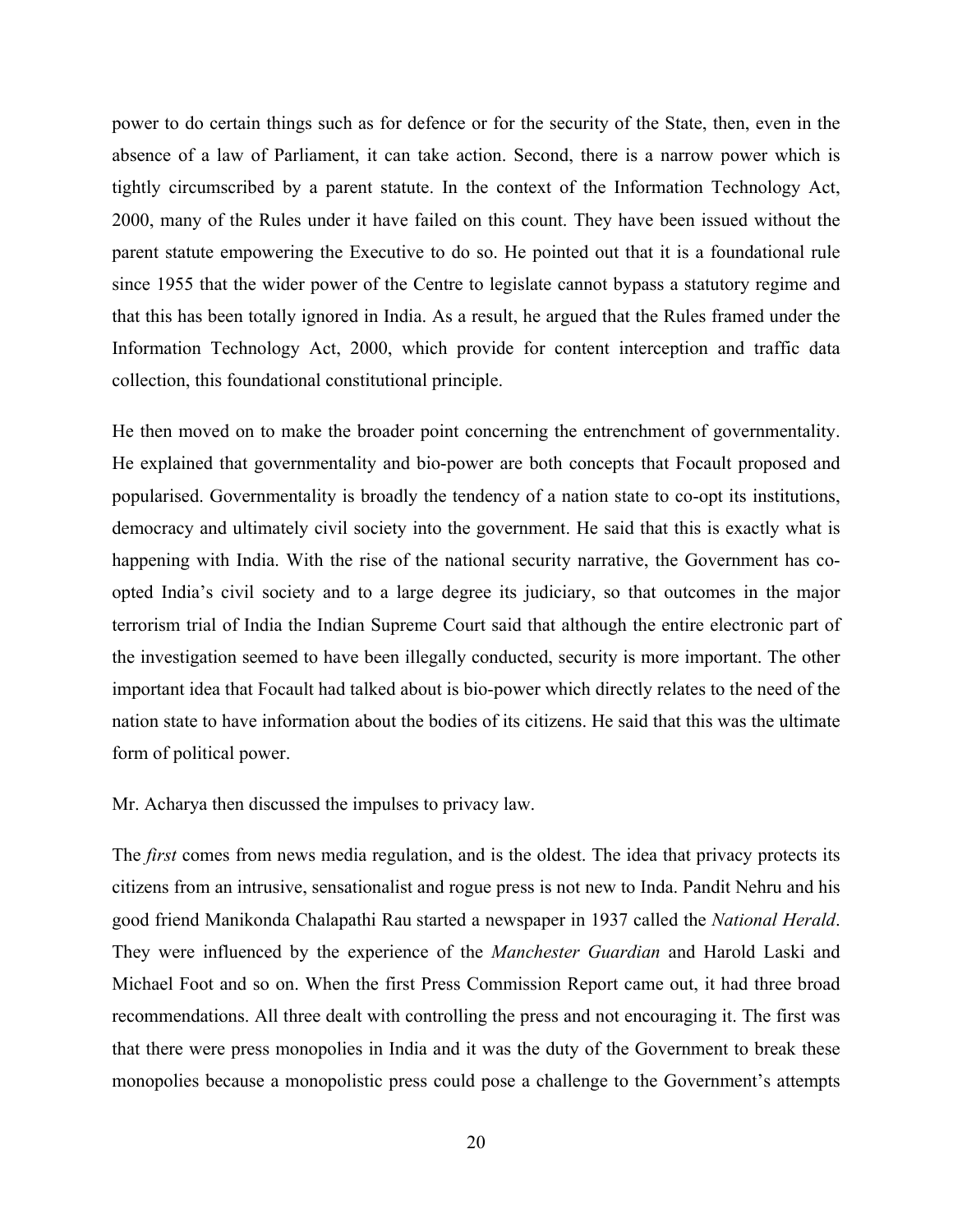to build a national narrative. He said that it must be understood that when India became independent, it inherited from the colonial Government an apparatus of censorship, the tools of censorship and the people to be controlled. Pandit Nehru sought to perpetuate this colonial approach. When they sought to break the press monopolies, he argued that they sought to break any challenge to the narrative of governmentality.

The Press Commission also discussed yellow journalism or sensationalism, which Mr. Acharya saw as subjective and open for debate. He noted that it incidentally is a question that is being raised now by the present Press Council. He said that there now there is a push of privacy that is coming from the people who want to see the press and media curtailed. There are calls being made for a media commission, for press censorship and for self regulation, and ironically many of these are coming from the Press Council itself. He then discussed the two major cases that deal with this. The first was the *Rajgopal* case from the early 1990's and the second was the ongoing *Ratan Tata* case which deals with privacy and the limits of press freedom, and the question of whether newspapers who innocently receive information from whistleblowers should publish it.

The *second* major push for privacy is coming from our information technology and outsourcing sector. He said that the entire Indian outsourcing model is based on receiving foreign information. India receives large amounts of data from Europe and America, and because Europe has strict data security laws which provide for privacy of European citizens' information, wherever processed, there have been calls for adoption of equal laws to protect this incoming data. In 2010, India had invited a data adequacy audit of Indian law, which it failed. In 2011, the Government did two things. It ordered the Department of Personnel and Training (DoPT) to start framing a new law, and at the same time, another Government department issued subordinate legislation in the form of Rules under the Information Technology Act, 2000. These Rules were India's first privacy law and they did not apply to Indians' information but to the foreign data coming in.

The *third* major push for privacy according to Mr. Acharya comes in response to State surveillance, which is being deeply contested in India. Ironically, he said that the regulation of State surveillance is the judicial basis of privacy protection. As flawed as the judgments in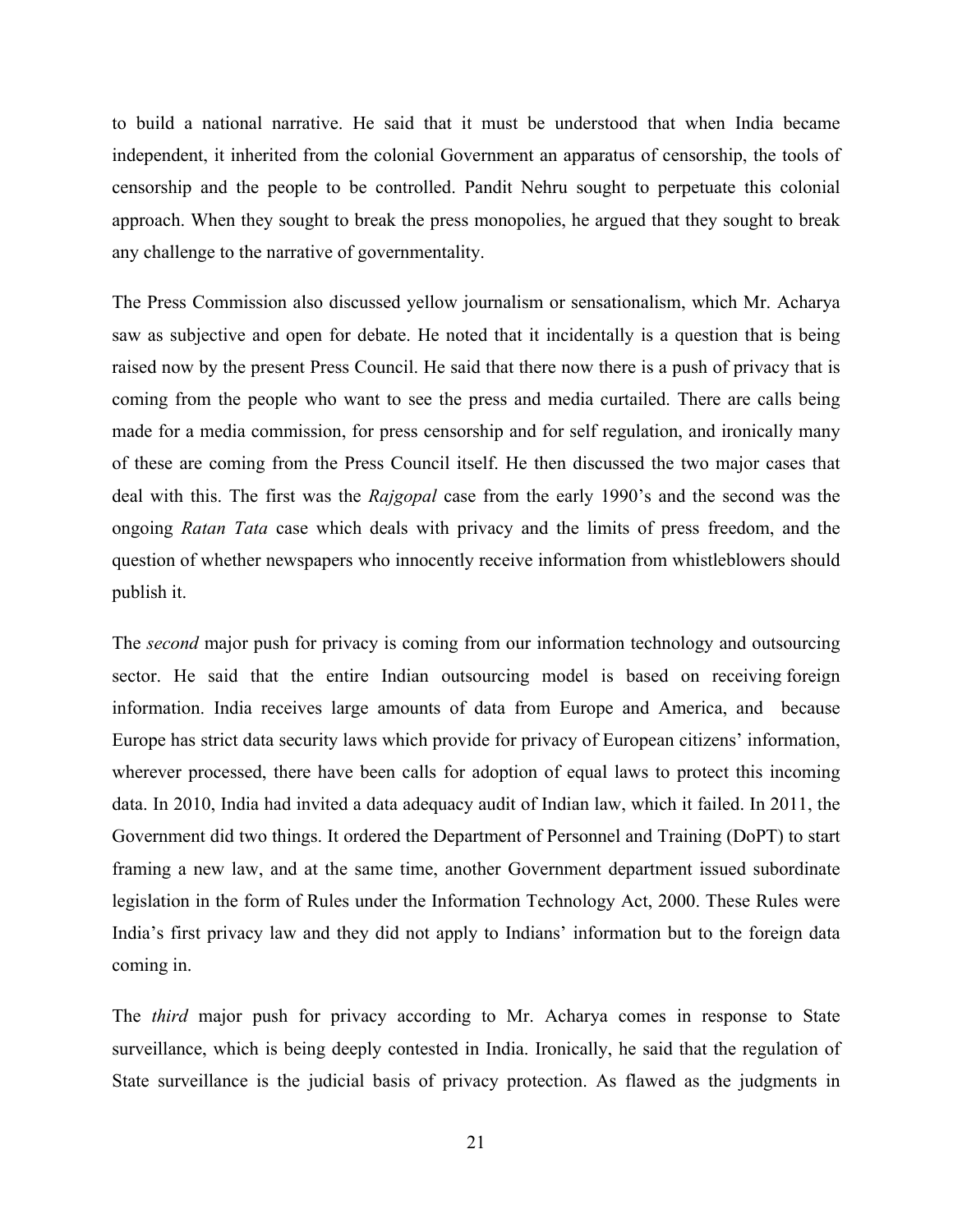*Gobind* and *Kharak Singh* were, they still laid the foundations for a later narrative on privacy. They did so because they were trying to regulate the limits of the State's ability to physically surveil the homes of Indian citizens.

Concluding his talk, he said that there is theoretical and intellectual confusion around privacy, but that there is a narrative that can be taken forward. However, in order for this to work the exclusionary rule must be strengthened – it would make no sense to regulate State surveillance if evidence which was unlawfully or improperly obtained was allowed by our courts in criminal trials. He said that if was condoned, then there would be no point in regulating State surveillance at all – what is the use of a wiretap law if an illegal wiretap can be used as evidence against an accused anyway?

He emphasised that India also needed to devise a privacy test. It would need to specify what privacy means in terms of communications. What sort of communications should be private? Why are they to be private? How does one signify privacy - Is it the intent to keep communications private? Is it the social recognition of privacy? Is it the mode of communication itself? Why is it that in India telephone calls, e-mails and letters are protected but not the other means of communication? Do some technologies of communication invite privacy?

He said that the last concern as regards privacy came from freedom from behaviour regulations – decisional privacy that would allow the exercise of personal autonomy in our choices. He said that this facet of privacy had received a great step forward in the in *Naz Foundation v. Govt. of NCT of Delhi*<sup>6</sup>. Even though the Supreme Court overturned the ruling, it did not explicitly negate the High Court's logic, so it is unclear if these arguments still stand.

Ending his talk, he said that decisional privacy is ultimately the only real marker of individual freedom and needs to be protected.

 

<sup>6</sup> 160 Delhi Law Times 277.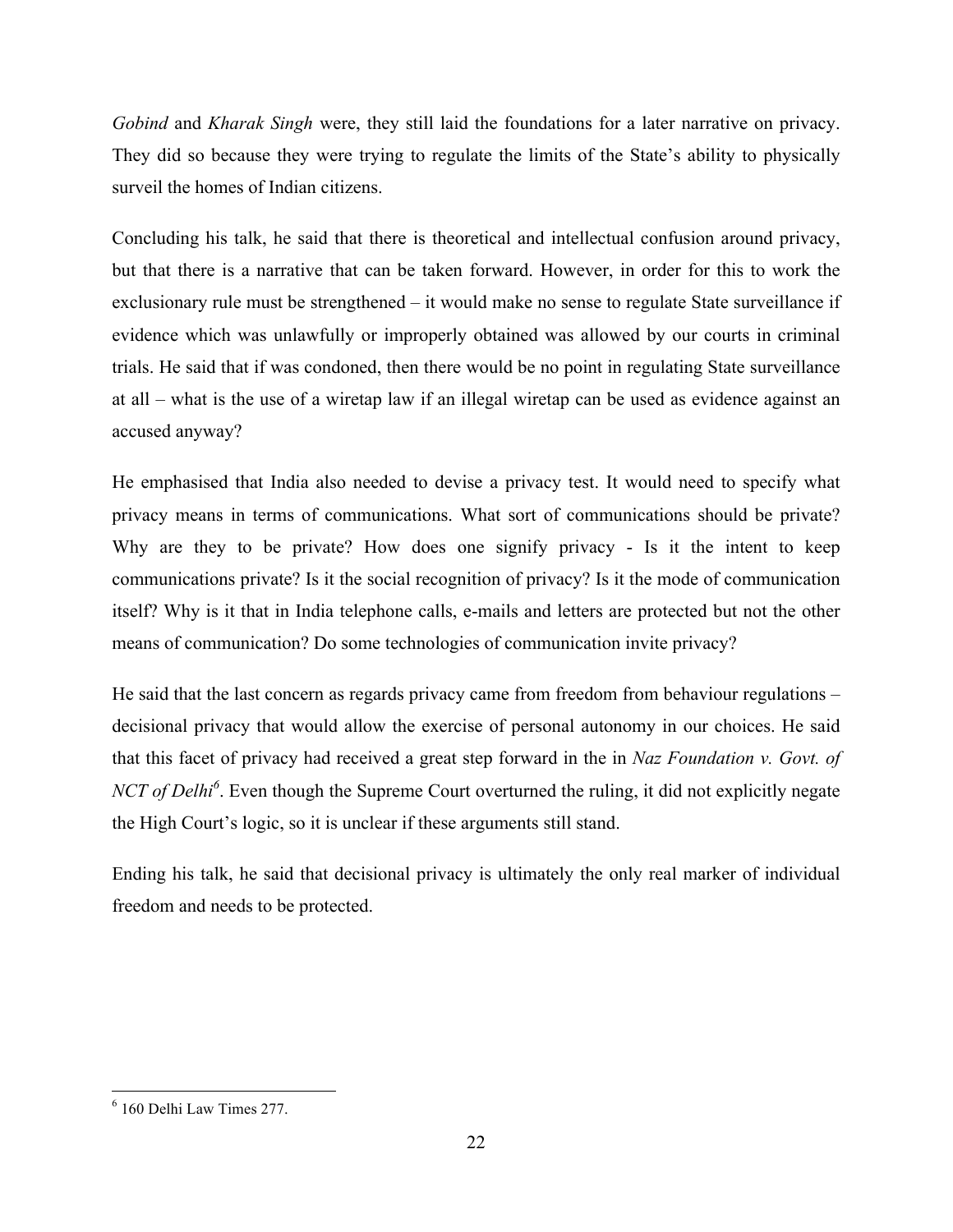#### **QUESTION AND ANSWER SESSION**

Question [To Dr. Ramanathan]: Apart from the internet, if one talks about the Human Genome project, is that surveillance too?

Dr. Ramanathan said that the answer was yes. According to her, there are a lot of ambitions in science, but that there is no regulation surrounding it. This privileging of science is happening especially in the context of DNA, which is something which will have to be dealt with. She mentioned that there is a proposal to bring in a Human DNA Profiling Bill which will help scientists get into the Genome project but it will leave many people quite unprotected especially because it intends to create a database along with getting into these projects.

Mr. Raman Jit Singh Chima sought a clarification asking whether by the Genome project dealt with genetics specifically? He said the reason why he asked so was that in his view the Human Genome project by itself has been a fantastically positive thing and it had concluded in 2003.

Dr. Ramanathan replied that the main effort was the Human Genome Diversity project and that there are multiple others that involve similar concerns. For example, in the Human Genome Diversity project, whole databases have been moved and placed within the project as it has become easy for digitisation and carrying the data with them. There has been no question of taking consent, the universities haven't asked any questions about it and the professors conducting the research have moved and carried the data with them. She saw a number of issues raised by this state of affairs, but felt that most had even been touched. She said that under its earlier avatar, they had around 38 people just outside Madurai who were thought to have African roots – there is nothing to indicate that they had been told what their information was being given for, let alone why it had originally been taken in connection with a local project but then fed into the international project by the scientist. She pointed out that there are no norms to govern the scientist's work, and in their absence he did what he thought was best in that context. But it means that those 38 people had not consented and had no idea in what ways this information was going to be used.

Question [To Mr. Acharya]: Mr. Chima asked two questions. The first was on the specific point that Mr. Acharya had made about the Indian Telegraph Act, 1885 and privileging certain forms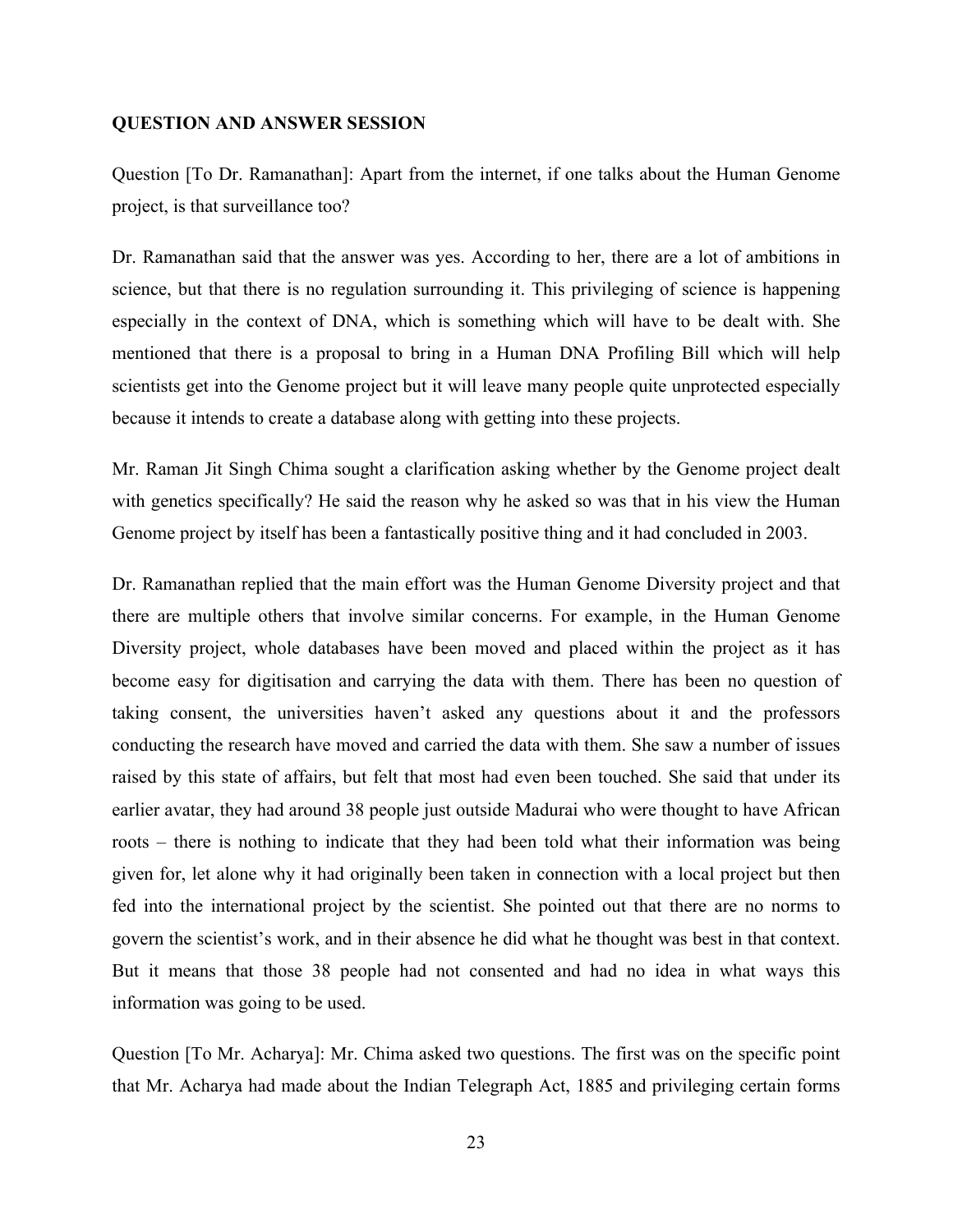of communication: when it comes to the Indian Telegraph Act, 1885 itself, doesn't the *PUCL* ruling apply to essentially all communication in telegraphic form? The definition in the Indian Telegraph Act, 1885 essentially is that anything that is wireline or wireless is covered, and so it would seems that this judgment applies to all forms of communication. The second was on the 43A regulations on data protection in regards to which Mr. Acharya had said that it applied to foreign players only. He asked about the effect of the Indian Government's press release in the latter half of 2011.

Mr. Acharya replied by saying that that though the Indian Telegraph Act, 1885 was enacted very early on, it applies to telephones and other forms of wireless and wireline communications. What he thought Justice Kuldeep Singh failed to do was ask what forms of personal communications between two people should be protected. The wiretap provisions particularly were challenged but it failed to devise a test that would ask questions as regards the nature of the communication more than the mode of communication. In 1996, when this judgment was delivered, e-mail was being used in India. Therefore, as of this judgment, it protected wired or wireless communications but not e-mail. What he meant by the lack of a test was an example of what he thought might have been a question that could well have been answered. This was the *Olmstead* question from 1928: what forms of communication should be protected and why, and what is the basis of this protection? In *Olmstead*, the United States Supreme Court held that a telephone call was not subject to the Fourth Amendment privacy claim because the call left the private property of the home and traveled on wires that traversed over public property. So, this is a very spacial and a territorial idea of privacy which one may agree or disagree with but its logical. He said that the *PUCL* case failed to introduce any real logic. The only test that the case did talk about was that to see if it is clearly the intent of two parties who talk to have their conversation private. According to him, this intent was not clear. But he pointed out that the intent had to be proved by a test. All privacy tests have an element of objectivity and subjectivity. In the United States Reasonable Expectation Test, the element of objectivity is introduced by asking the society to recognise as to what form of communication is private and the subjectivity is introduced by asking the person as to did he or she display an intent to demonstrate privacy. *PUCL* did not ask this. The absolute non consideration of these questions is what weakens this judgment. He said that though it was an extremely valuable judgment, it could have done a lot more.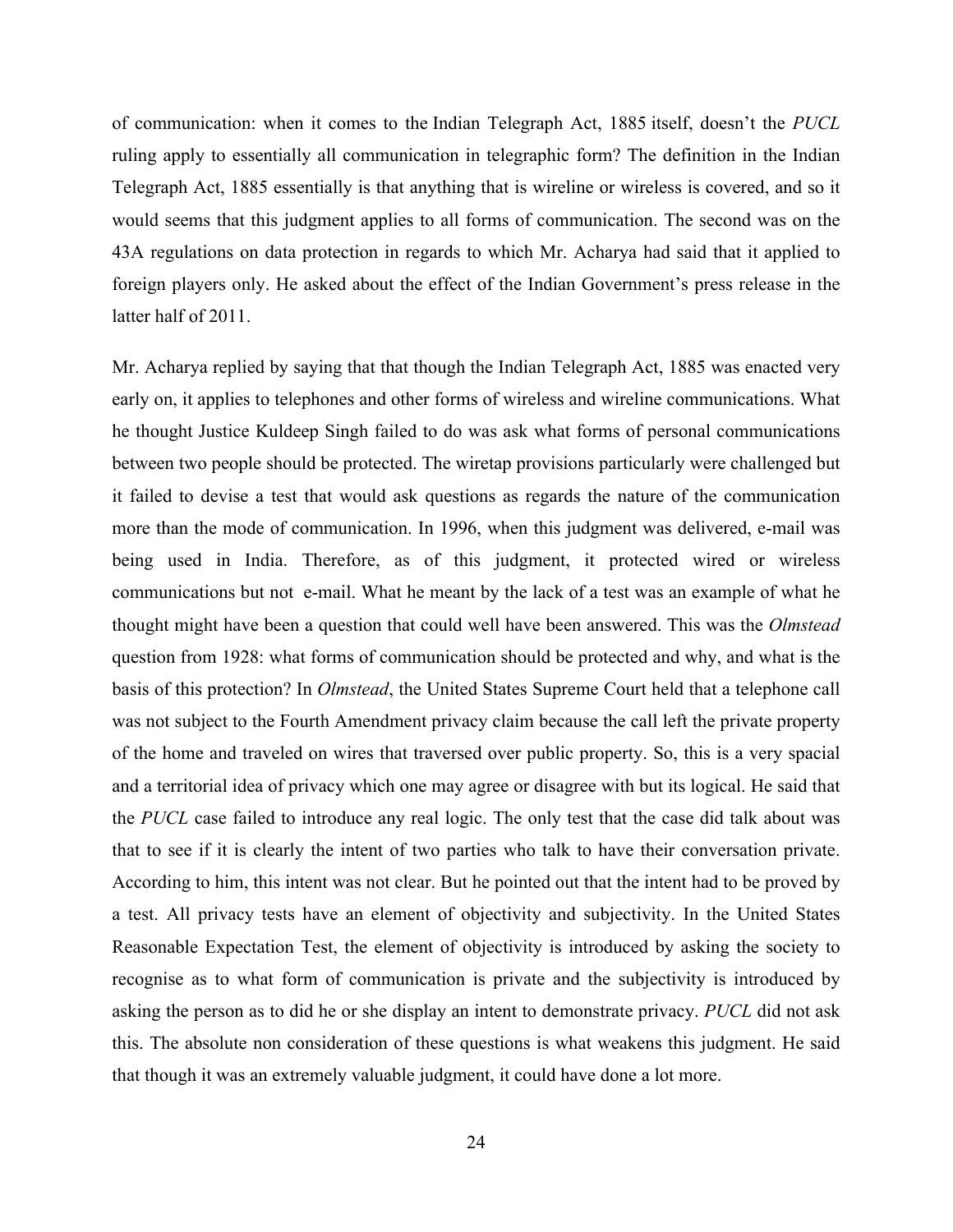Thereafter, he answered the second question raised by Mr. Chima on the 43A Rules. He said that there was an absolute lack of an appreciation for the width of the executive power by the state. When the 43A Rules were issued, they were so badly drafted that people couldn't figure out what they meant. Law firms shot off questions at the department in-charge, and the government responded with the press release. He said that putting all this aside, the point that he was trying to make was that if the data of certain individuals was to be protected then this should have been defined in the parent Act and in the Rules and should have traced to an executive empowerment given by the parent statute, in the absence of which it should have been made in conformity with the 1955 foundational case law on what one could do with subordinate legislation. These rules according to him did neither.

Comment [in regards to Mr. Acharya's talk]: Dr. Ramanathan commented on the judgment in the case of *Navjot Sandhu*. He mentioned that the papragraphs which Mr. Acharya referred to had been overruled in a recent decision by the Supreme Court in the case of *Anwar v. Bashir*. She further said that what bothered many people was that Afzal Guru was hanged on the basis of a decision then that was illegal and wrongly made, and that this is more serious than anything else that she could think of.

Mr. Acharya said that the judgment in the *Anwar* case was very welcome but that it is quite problematic in many ways. The case dealt with was that the widespread practice in the Indian Courts of adducing electronic evidence supported by an affidavit. He explained the wiretap process in this context. It is a three step process, where authorisation notionally comes from the Home Secretary. Then, it flows through a police officer who hands this order over to a Telephone Services Provider (TSP). The TSP is required by the licensing law to have a Nodal Officer who is personally responsible for the content of the wiretap. A tap is made, it is recorded onto a Compact Disc (CD). The Nodal Officer and the CD together go to Court, where and the Nodal Officer swears to the accuracy of the CD's contents. He said that this was a very simple way by which we completely side-step the hearsay rule. This had allowed a lot of evidence to be adduced in Courts, which Courts themselves just simply could not affirm the veracity of. So, the judgment in the case of *Anwar* was an attempt by Chief Justice R.M. Lodha and Justice R.F. Nariman to make sense of this because there are already provisions in the Indian Evidence Act,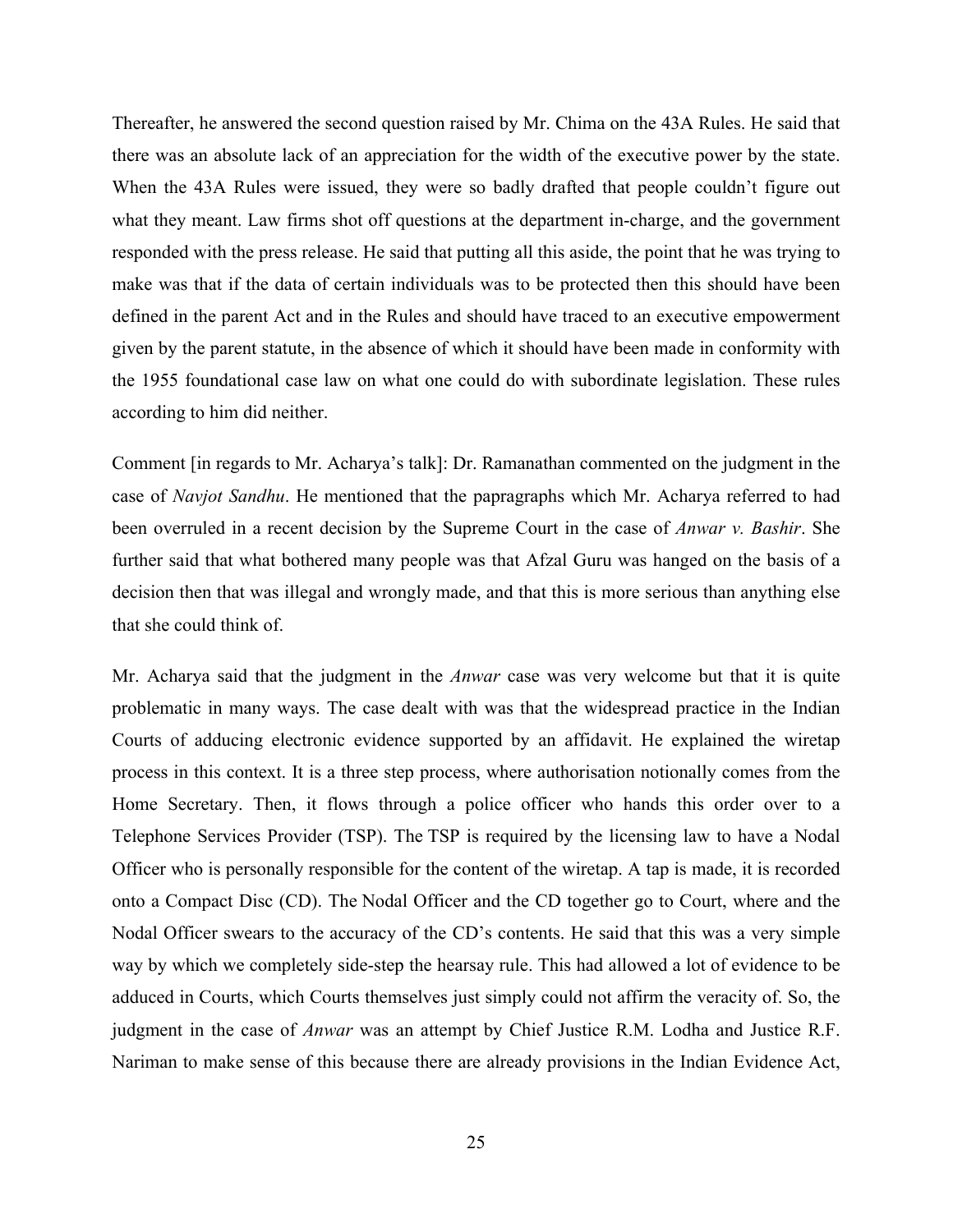1872 to deal with this. He said that all this judgment did was return the evidence procedure away from 65 and back to 65B.

He disagreed with Dr. Ramanathan that this judgment overruled the paragraphs he had cited in *Navjot Sandhu*. What it did do in order to avoid future confusion was that it held that electronic evidence must be certified. He argued that it did not overrule the relevant paragraphs because if it had done so it would have established an exclusionary rule which it did not do clearly. It would have said that wiretapping evidence which was wrongly taken should not be admissible. All it did do was alter the procedure – it did not say that the certification had to speak to the fact that the evidence was properly obtained. The certifier of electronic evidence under the Information Technology Act, 2000 is just supposed to certify four or five conditions – that the machine was working, that it did its proper purpose and so on. This authority is not supposed to look into whether the evidence has been properly obtained. So notionally one can still illegally wiretap, and have the CD containing the result duly certified.

Question: [To Dr. Ramanathan] A student of social sciences at the Jawaharlal Nehru University, Delhi said that what has happened over the years in her University is that there is a growing demand for Closed Circuit Televisions (CCTVs) because apparently there being laptop thefts, etc. The Students' Union in her University has so far successfully resisted CCTVs at certain locations, the campus remained fairly safe. But what is being pushed right now is a Radio Frequency Identification (RFID) system in the library students fear that if someone issues a book out of the library and then goes to a protest at Jantar Mantar, for example, his or her location can be tracked. She said that they do not know how to deal with this or how to resist this because apparently there is a lot of push from the service provider who was vying for what would be a multi-crore project. She asked Dr. Ramanathan if she had any thoughts about this.

Due to the paucity of time, Dr. Ramanathan replied on a light note that she would come to her University and respond to this.

Comment [Generally]: Professor (Dr.) Shulz then said that he would like to share two points that the panellists might comment on. The first thing was that people from legal studies and policy makers pretend to try to find solutions or design norms and maybe the perspective should be broadened and technical solutions, for instance ,should be looked at. He said that when Professor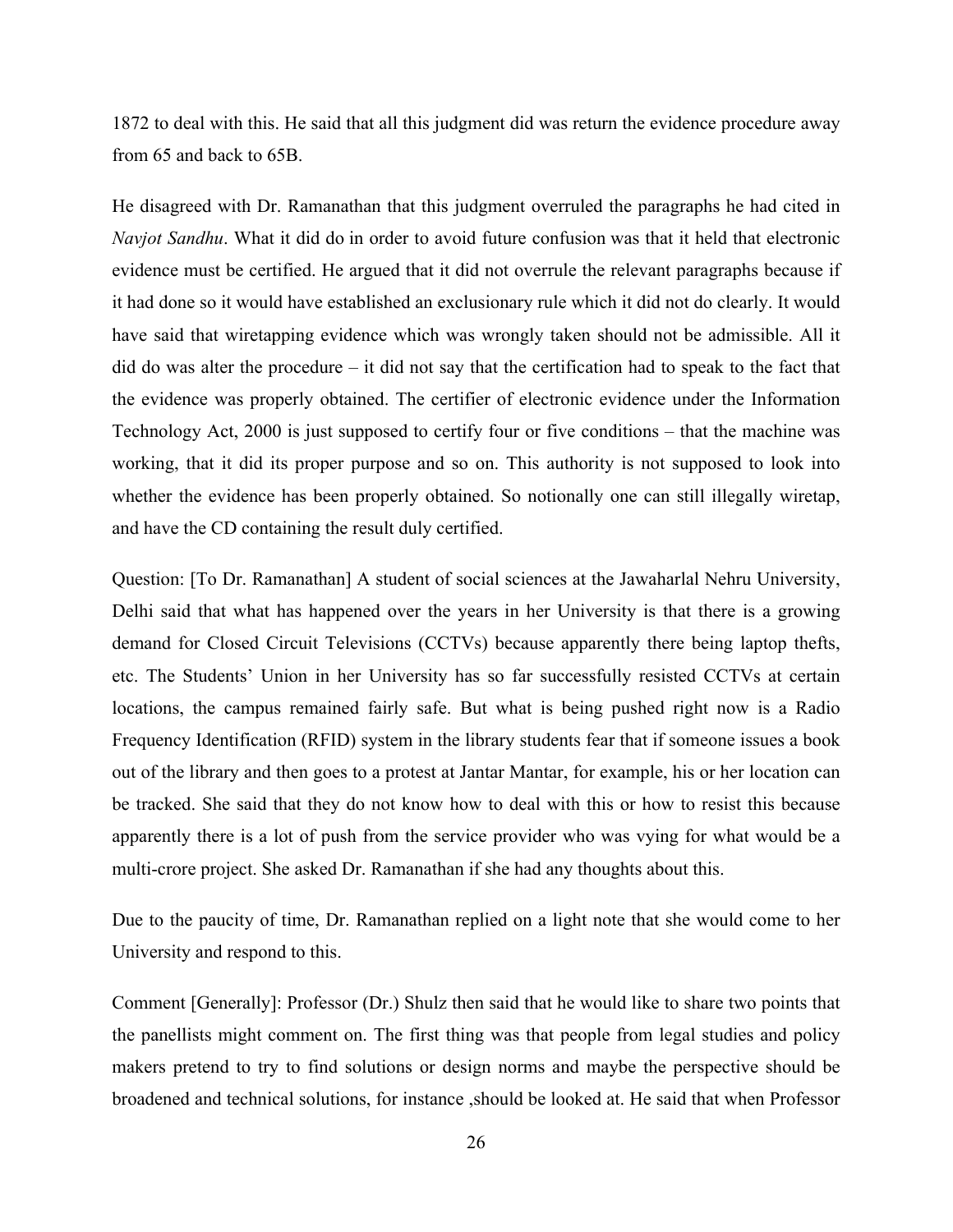Park talked about RRNs, a solution might be that trust of a party is gained so that it translates these numbers into different other numbers which can be used in different contexts so that in different databases, there exist numbers that can identify a specific person rather than having the same numbers in all databases. So, identity thefts for example might at least be not easy as it is now.

He said that the second point was that when the problems in framing what privacy really is and different aspects of privacy were being talked about, a solution might be to have a project involving different jurisdictions and bringing together all their perspectives to make the debates in India or elsewhere more rational. He said that for instance there is a Supreme Court decision in Germany where they at least try to differentiate different types of threats and say only when this type of imminent danger is really to be proven then surveillance is lawful.

Questions [To Mr. Datta, Mr. Acharya and Generally]: Thereafter, Mr. Pranesh Prakash raised three points.

The first one was to Mr. Datta about the numbers on surveillance. He said that he had been hunting them down and asked where Mr. Datta had courced his figure of 100, 000. from because he could find a one hundred and fifty one thousand over a five year period that reliance revealed before the Supreme Court in a case and said that there is another number of ten thousand which came from a press release by the Cabinet Secretariat about how many were being ordered by the Central Government and that was for a one year period. However, he admitted that he could not find any information beyond that.

The second question was to Mr. Acharya: why did he want theoretical purity? Couldn't privacy be thought of as having different jurisprudential basis all bundled together?

His final question was for the larger panel: how could the current situation of privacy which had been talked about be changed? At least the Centre for Public Interest Litigation (CPIL) has filed one Public Interest Litigation (PIL) in the Supreme Court for intelligence agencies to have a basis in statute. He said that this perhaps might be useful, but he was not very positive given that since atleast the 1980's, there have been multiple cases of politicians being targeted by iunlawful surveillance and nothing had changed. He also mentioned that there have been instances like in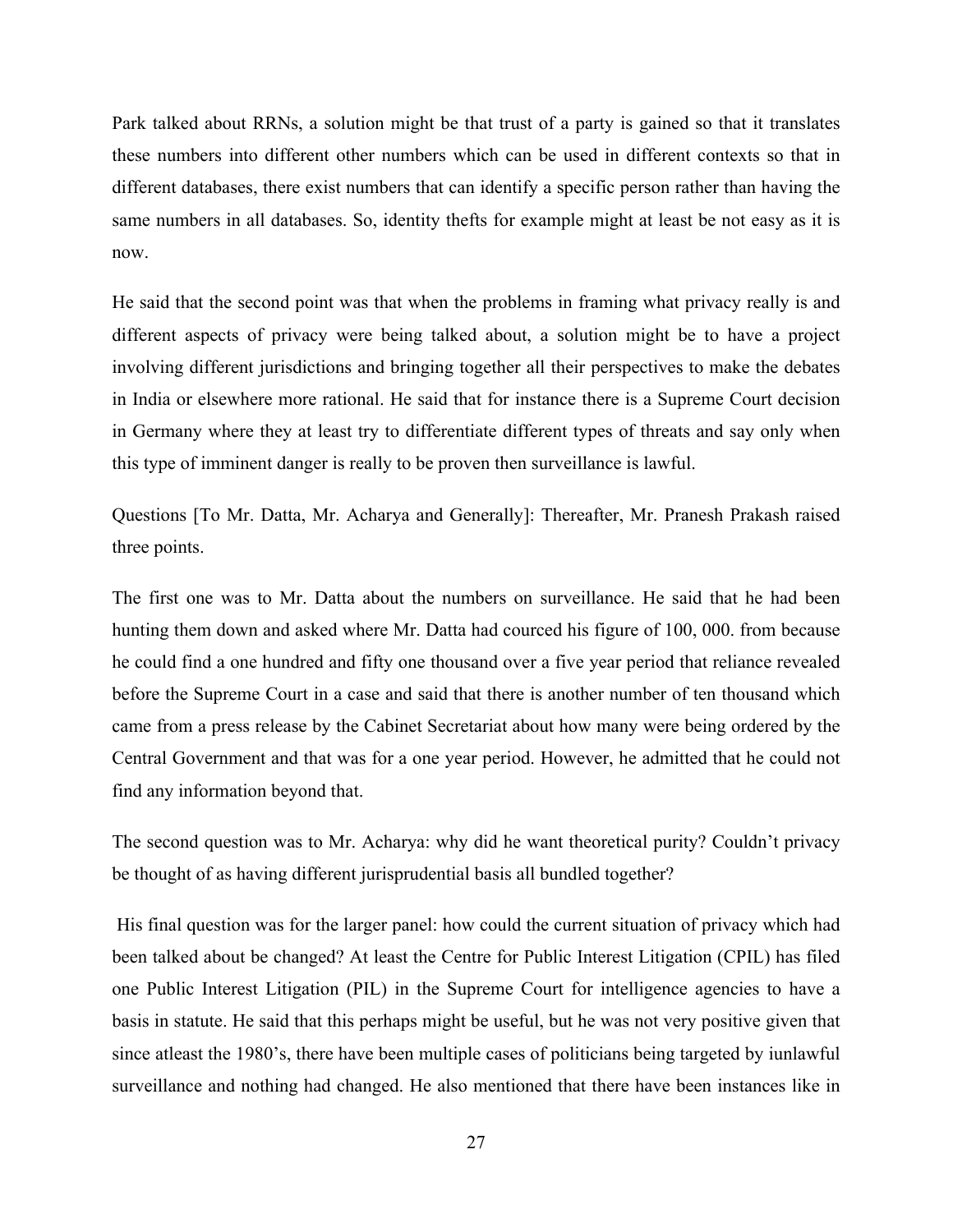Himachal Pradesh, where more than one thousand unlawful intercepts have been ordered. The uncovering of this in 2012 did not make headlines, the story was covered in the inner pages of two or three different newspapers and that was it. In Gujarat, it was found that ninety thousand illegal requests had been made over a one year period for call data records, and that didn't make headlines either. He asked how people's concern for communications privacy in India could be aroused.

Responding first, Mr. Acharya said that he didn't want theoretical purity. He was calling for Indian Courts to have theoretical clarity on the issue. He said *Gobind* was a total mishmash of theory which didn't really make for a convincing argument. He said that he did not want a national claim or a cultural claim of privacy to be based on a particular theory. What he wanted was that the Indian Courts and the Indian lawyers have theoretical clarity.

Thereafter, Mr. Datta responded to Mr. Prakash. His figure of 100,000 came in a response to a Right To Information application which was made to the Home Ministry.

On the point that Professor (Dr.) Schulz had made about the Supreme Court and setting the rules etc., he said that under Rule 419A there existed certain conditions under which interception can be allowed but the basic framework is faulty and problematic because there is no data to show under what circumstances they are actually being used unless there is a leak, because the framework does not provide for judicial or political intervention.

Thereafter, Mr. Datta proceeded to respond Mr. Prakash's questions to the larger panel. He said that various systems, for instance, the Foreign Intelligence Surveillance Act, 1978 and the Courts it created in the United States of America have failed as Edward Snowden has clearly revealed. Just having political oversight in addition with the judicial oversight would not work. The only way to his mind was by ensuring a statutory regime for transparency, under which if somebody is targeted for surveillance, the product of the effort should either be taken to a Court of law and be introduced as evidence in a prosecution or the person must be informed that he or she was under surveillance. He said that the day India has that kind of a regime, the State will immediately start tightening up its systems.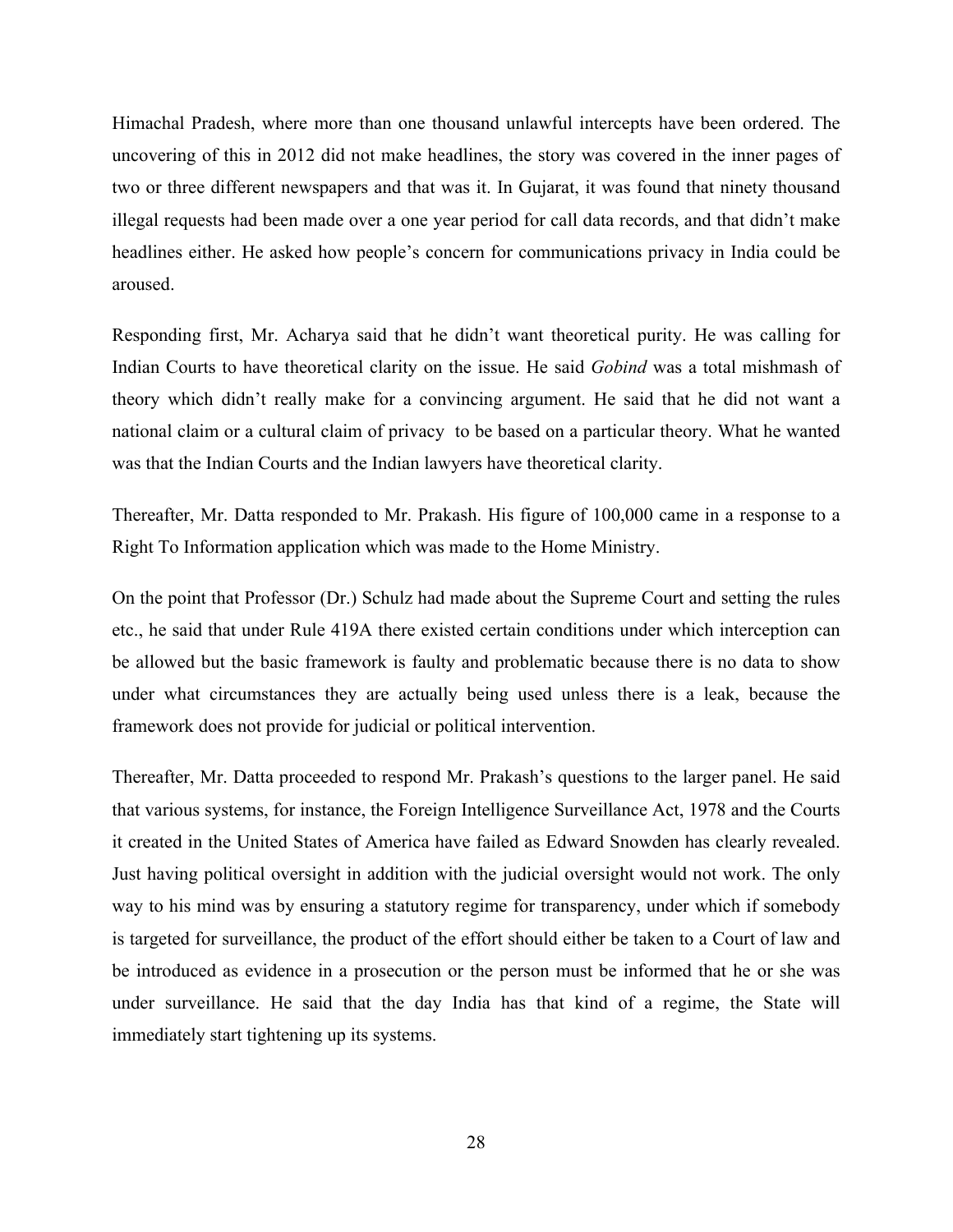Comment [Generally]: Dr. Ramanathan next said that she was part of a discussion in the privacy committee, where it was said that if anybody is put under surveillance then at some stage maybe six months after the surveillance having ceased or three years from when the surveillance began, the person should be informed that he or she had been placed under surveillance. She said that such person had a right to know. She informed the room that this had been strongly resisted to within.

She had expressed disbelief that there are 100,000 supposed terrorists under surveillance.

In response to the question posed earlier by the participant from Jawaharlal Nehru University, Dr. Ramanathan said that though she had earlier said that she would come to the University and talk about this, she wanted to reiterate one point and said that that very often there is this idea that when there is a problem this is a solution. CCTV, in her view, was a classic case of how the so called solution is itself the problem. She asked that this be considered in light of the kind of relationship that everyone has with the police – in police stations there would be monitors which looking at where one stands, to whom he or she talks to, where one gets on to a bus, how far one travels and how often does one do that day after day after day – all without us having any ability to protect this data. She said that this being offered as a service for the people to be safe is a clear case of how absurd some solutions can be because they in fact create bigger problems.

On Mr. Prakash's question as to how to get people interested, if something as big as this is not even a dot in the newspapers, then there is really some matter in the way people view it and the idea of privacy seems to have not captured in the people's imagination. She said we would need to cast privacy as individual security, as operational security, as security from the people who are looking at others, and maybe play up this imagination a little bit. She said that recognising that a lot of this deliberate dilution of the idea of privacy is coming because there are multiple agencies who want to able to watch people, and who would therefore teach the people how to disregard privacy by offering a number of other things in its place. She said that she must confess that today she felt much less secure than she did when all these things were not around.

Adding to this, Mr. Datta made a final point saying that there was also a problem because surveillance today has become a multi-billion probably a multi-trillion dollar industry and these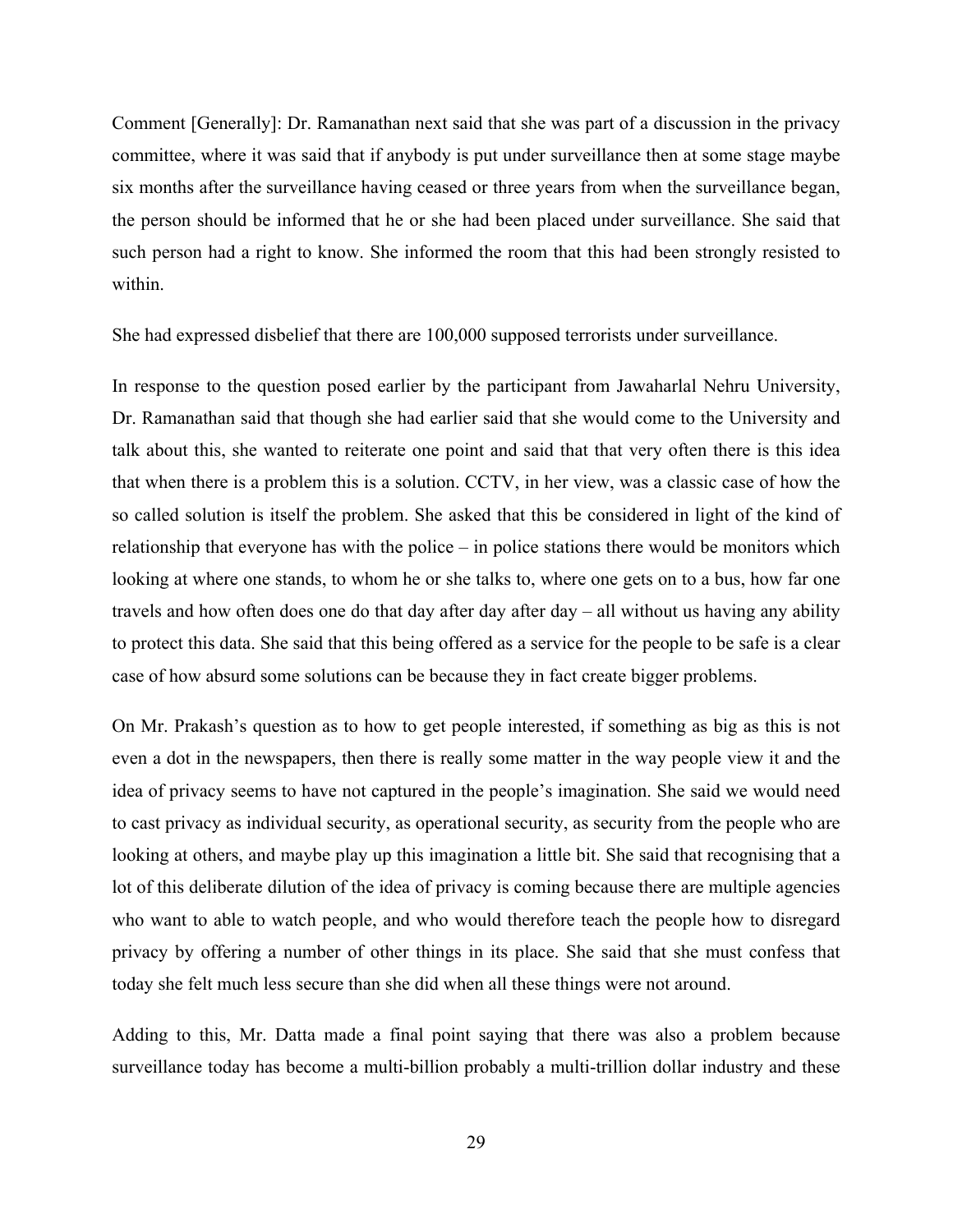companies are pushing Governments to increase their ways of surveillance, etc., so push back against that is becoming increasingly difficult because huge businesses are dependent on that.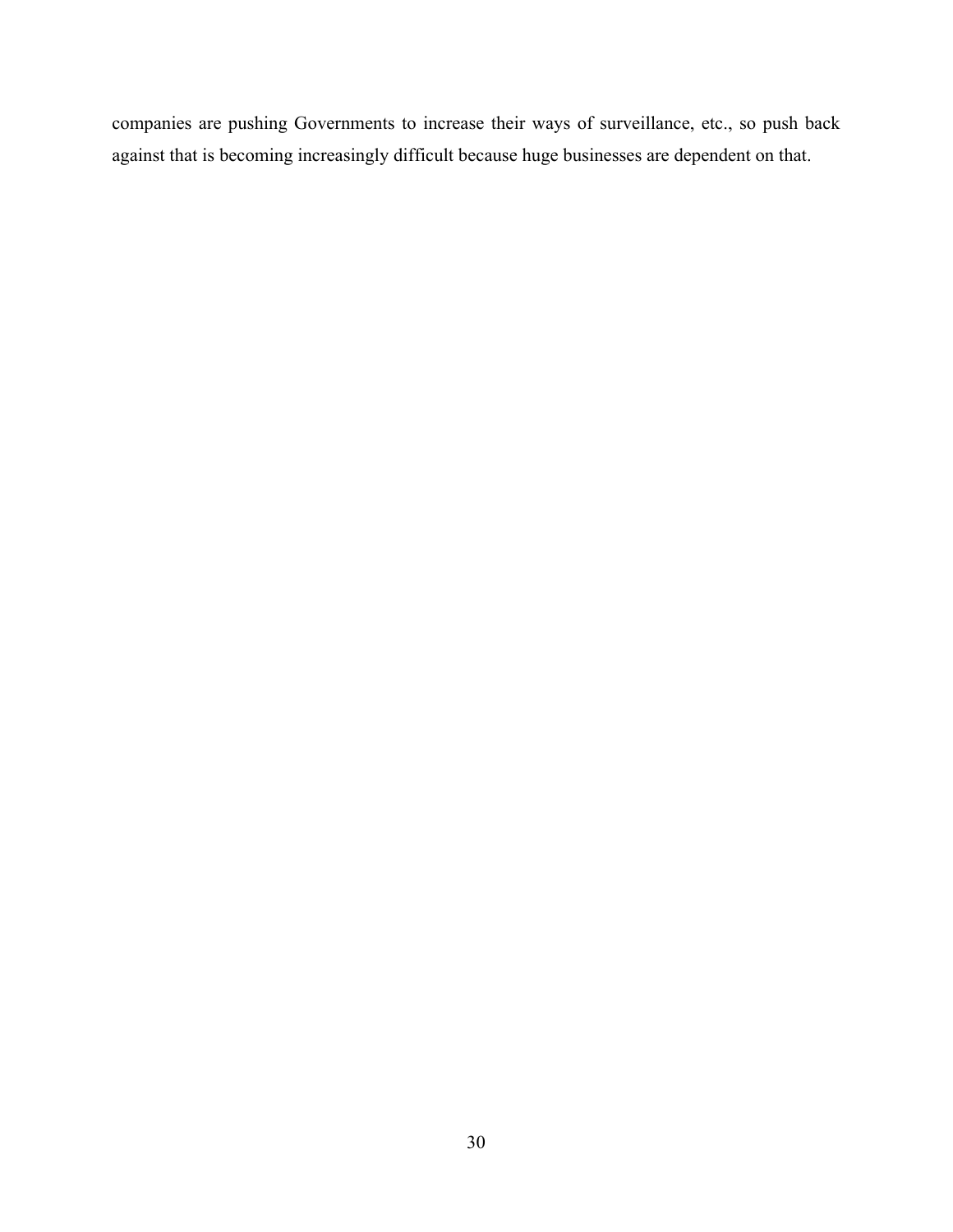# **PANEL II: UNPACKING THE INTERMEDIARY LIABILITY DEBATE IN INDIA**

*Professor (Dr.) Wolfgang Schulz, Director, Alexander von Humboldt Institute for Internet and Society* was the first panellist on Panel - II.

He started by referring to the judgment of the European Court of Justice in the *Mario Costeja González*<sup>7</sup> case. Summarizing the facts, he said that Mr. Costeja González, a Spanish national, filed a complaint against the data protection officer in Spain. Mr. Gonzales wanted a newspaper, which had reported a case involving him (where he was forced to sell his property) to take it down from its online database. At the same time, he claimed that Google should remove the link to this content from its search results as well. This case went to the European Court of Justice and Mr. Costeja González was successful. He noted the irony of the fact the only thing most people knew about Mr. Costeja González was the very fact that he had worked so hard to have suppressed.

Prof Schulz explained that the European Court of Justice did three things:

<u> 1989 - Johann Stein, markin film yn y breninn y breninn y breninn y breninn y breninn y breninn y breninn y b</u>

*First*, the Court held that jurisdiction would arise where the money is being earned and where the data been processed. In this case, Spain was held to have jurisdiction.

*Second*, the Court held that search engines are not just intermediaries but data controllers for the purposes of the European data protection regulation and are therefore responsible for the data.

*Third*, when one inserts the name of an individual, the production of a list of links is an act covered by the European data protection regulation. The effect of the ruling is that an individual can claim that data in these lists should be deleted when he or she feels it infringes on his or her privacy.

Prof Schulz noted that Internet had been in uproar when this decision was announced. The criticism was that when something is available on the Internet legally to start with, it cannot be

<sup>7</sup> *Google Spain SL, Google Inc. v. Agencia Española de Protección de Datos, Mario Costeja González*, Case C-131/12 (Court of Justice of the European Union).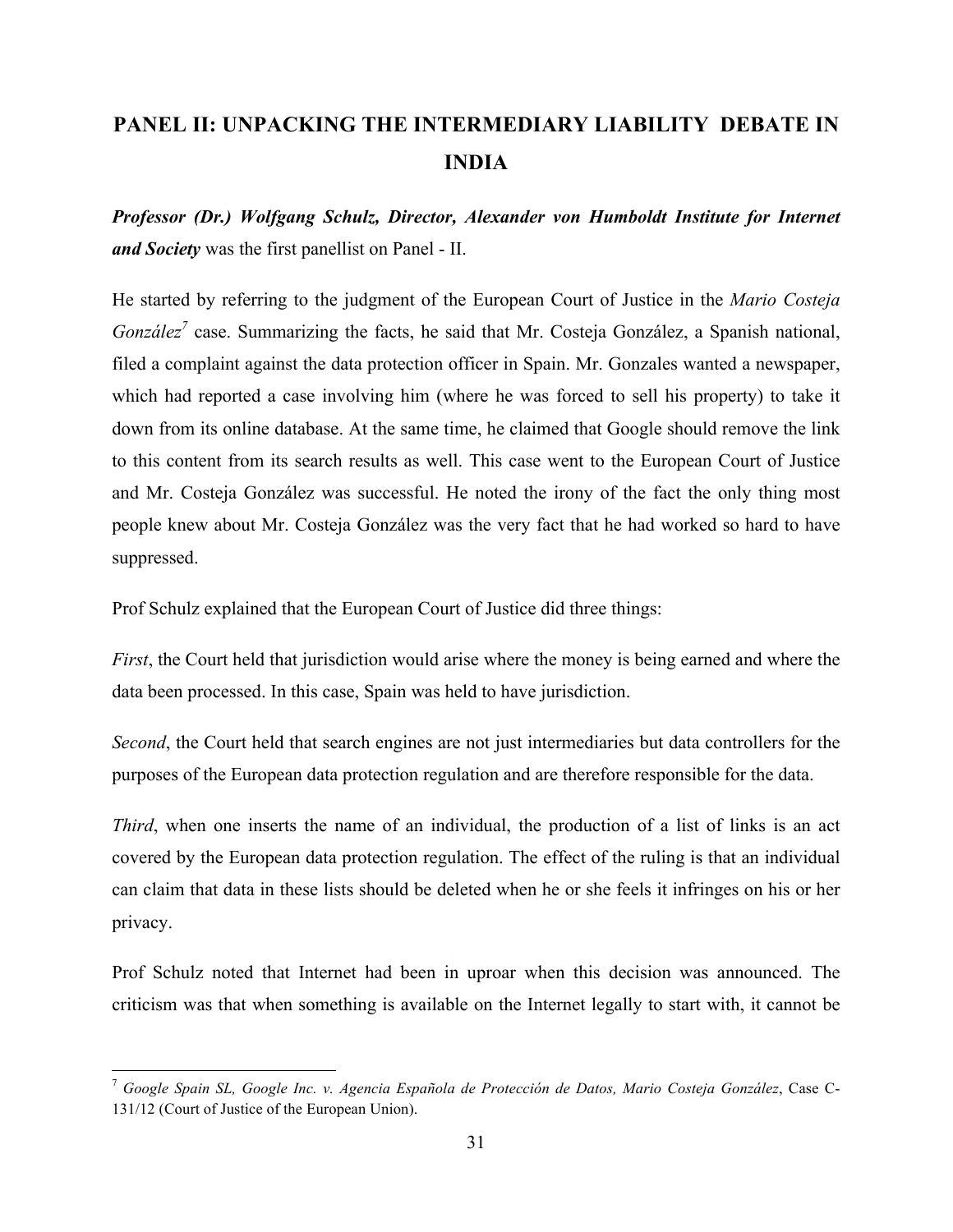illegal to make it available on search engines. He saw merit to this argument but thought that it lacked precision.

Prof Schulz then briefly discussed four points:

The *first* point was that when a proper system of Internet intermediary governance and liability is discussed, one has to understand the specific function of the intermediary in question to make a proper decision. In his view, the European Court of Justice was right on the first level but wrong on the second. The first level is that the function of search is, to some extent, to draw attention to content, and search engines give an ordered list of links that provide information in response to a specific query. This means that they create a specific kind of publicity. In his view, the ECJ had correctly said as much. So, the argument that a given piece of content is legal on the Internet so it must be legal for an online intermediary to give access to that is too simple.

The *second* point was that it is assumed that there is a kind of public sphere created by search engines. When we want to know about a person, we use a search engine into which the name is typed in and through which links are accessed so as to create a specific public sphere around the subject of the query. Prof Schulz argued that the instruments of data protection under the regulation are not adequate because when one talks about public spheres, then he or she also talks about public interest in this person and the interests of this person to have influence over his or her image in that public sphere. He said that he believed that all those questions of intermediary liability when it comes to cases like this should not be dealt with by data protection law but by the laws differently that systems have devised for instance, when it comes to press or media coverage of a person. He argued that what different intermediaries really do, that is to say what social functions they have, has to be carefully understood before an effective system can be designed.

*Third*, Prof Schulz argued that the fundamental rights aspect of intermediary liability is often neglected. He said that the problem in intervening at the point of intermediaries is that, as a rule, there is one interest that is represented really strongly, that is to say, for example, a copyright holder sees that there might be an infringement and files a claim therein as it affects his or her rights therein. He noted that all parties did not have a symmetry of resources in these cases. An intermediary would therefore be likely have an easy decision to say that if it might run into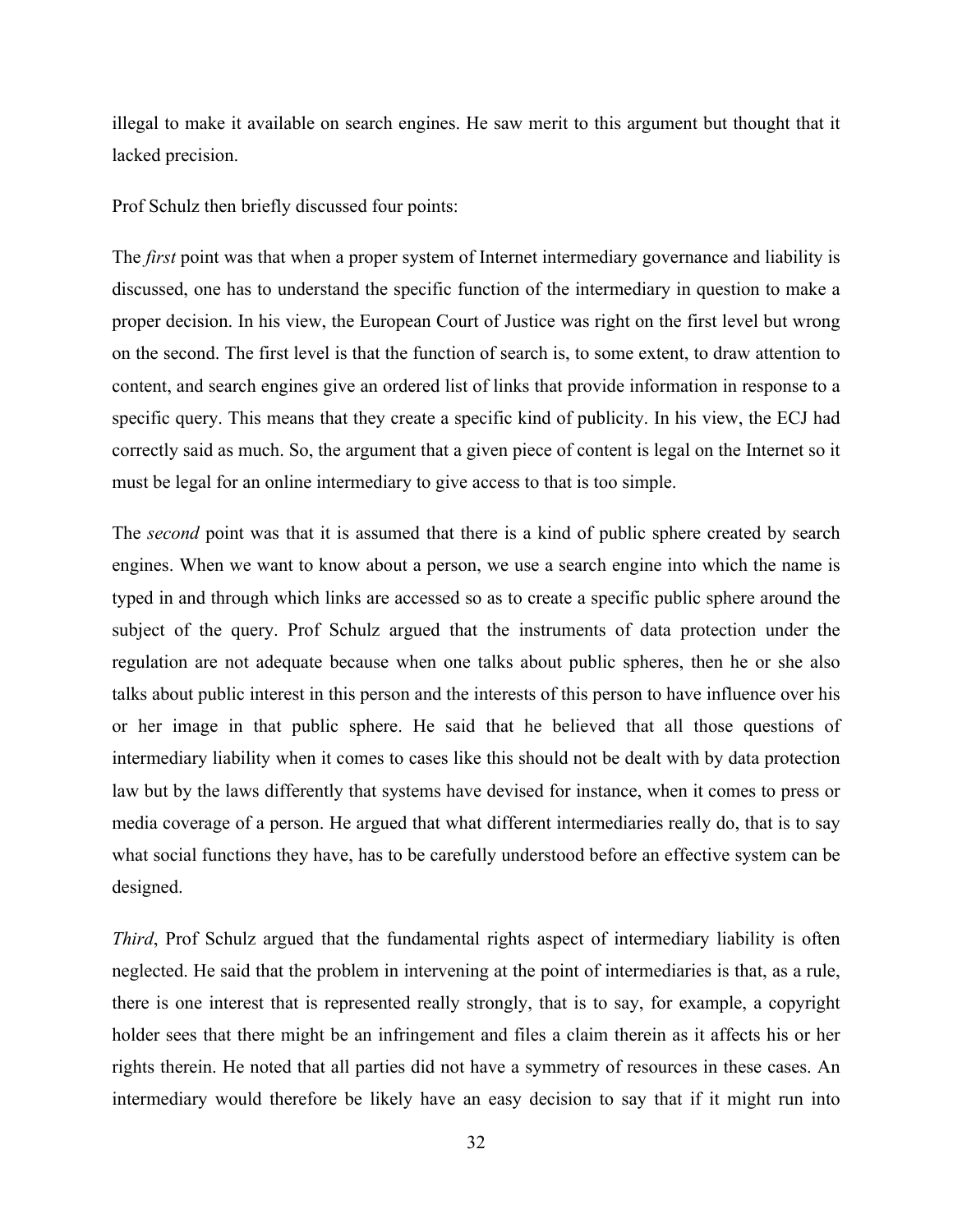liability risk then it would simply remove the content from its search results or its social media platform. He saw serious right to information and freedom of speech concerns because these types of situations can create a system where legal claims on the internet would not be found, as intermediaries decide, within the liability system, to remove content rather than carry the risk of litigation. So, Google, which can afford to create its own system, has created a mechanism where it decides whether it wants to remove the link or not. Other search engines gave people the opportunity to initiate a process after which links are removed. As a result, he argued that there is a real need to consider the fundamental rights dimension.

Relatedly, he emphasized that in order to usefully understand intermediary governance, the whole picture (and not only the rules that the Government has enacted to regulate liability) must be considered. In particular, he argued that we must carefully consider what incentives are created for an intermediary to act in favour of free expression.

Finally, Prof Schulz turned to the consequences of the ECJ's decision. Reading between the lines shows that the Court wanted to send a signal against powerful companies like Google. He pointed out that, in effect, the ECJ had created a system where an intermediary actively decides about third party liability in conflict.

Concluding his presentation, Prof Schulz mentioned the Network of Centres' work on Internet intermediaries' liability in different countries. He explained that its object was was to make a starting point for mutual learning, where law makers, self regulators, intermediaries themselves, and whoever was involved in this system could see what other models exist and what unintended consequences specific instruments can have.

## *Ms. Chinmayi Arun, Research Director, Centre for Communication Governance, National Law University, Delhi* was the second panelist on Panel - II.

She started by framing what the NoC India Country Report had done and outlining what the remaining panelists would be discussing. She mentioned that an India Country Report had been drafted as a part of the study which Prof Schulz had described. She said that it tried to map the intermediary liability system in India and analyse its consequences.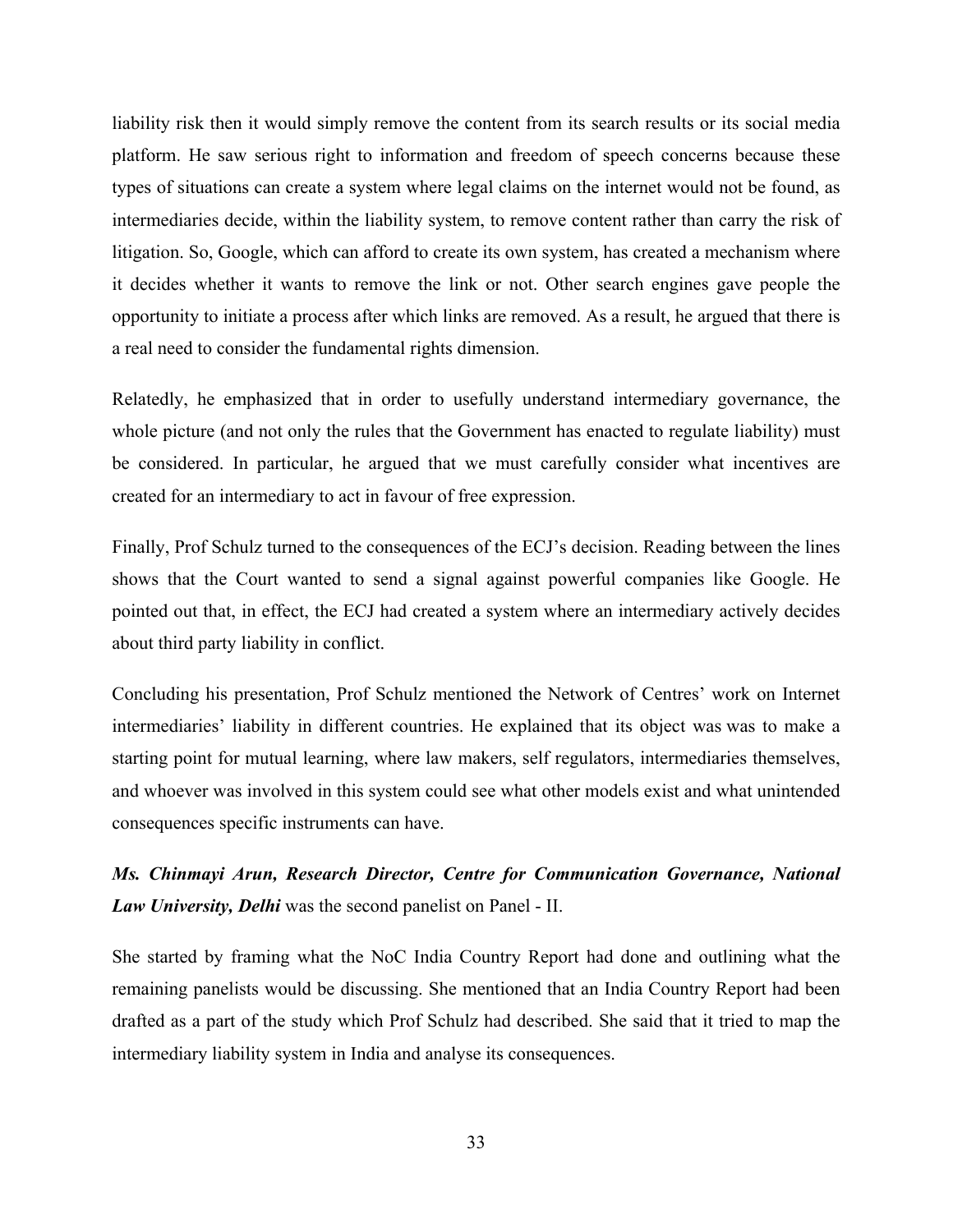As the report explained in greater detail, she explained that a licensing system covers access intermediaries such as Internet Service Providers (ISPs) and telecom companies. A number of issues that the previous panel had discussed in the context of surveillance tied into the contents of these licenses: requirements that get ISPs to co-operate, to hand over the data to the Government, and which permit the Government to run searches through large amounts of data, come from their licenses. Similarly, requirements to block certain kinds of content could also come from the licensing obligations. She noted that online content providers and web based platforms like Google, Facebook and Twitter are also subject to these requirements.

She placed the obligations imposed on intermediaries in India into three categories: blocking, interception and takedowns.

Ms. Arun then discussed the notice and the takedown regime under which anybody could send an intermediary a notice alleging that content is illegal and expect it to be taken down. She said that as Prof Schulz had correctly pointed out, this liability can be used in multiple ways to regulate intermediaries in India. She explained that intermediaries act as gatekeepers for information online, and blocking, interception and takedowns involve the Government trying to control the flow of information, to gain access to it or to influence it in a particular ways using the middle man.

## *Mr. Sarvjeet Singh, Project Manager and Research Fellow, Centre for Communication Governance, National Law University, Delhi* was the third panellist on Panel - II.

He discussed the manner in which blocking operates in India. He started by briefly discussing Government ordered blocking. He said that such blocking raises a number of concerns, including around the right to a neutral inquiry, due process in terms of a hearing being provided to the owner of the content and the issue of transparency.

He then discussed the procedure itself. Government ordered blocking of content takes place under Section 69A of the Information Technology Act, 2000. The Act provides that if the Government – appointed officer is satisfied that the blocking request received from the different Ministries and the various State Departments falls under one of the grounds provided under Section 69A, and that it is necessary, an order for blocking can be passed. The grounds which are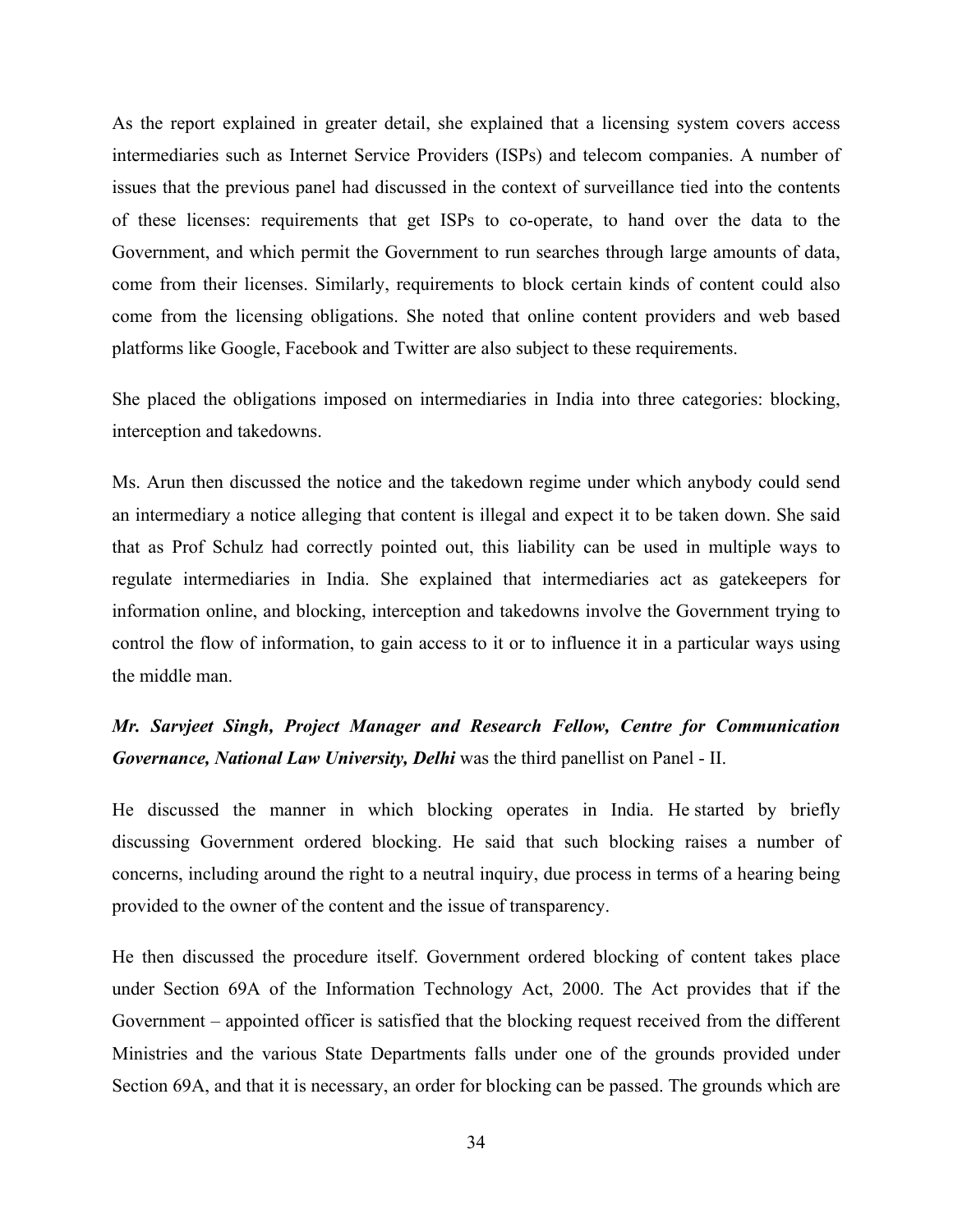provided for under Section 69A include sovereignty and integrity of India, security of the state, friendly relations with foreign states and so on. These terms broadly mirror all the terms that are provided under Article 19(2) of the Constitution of India, except that under Section 69A, there is a new term that has been inserted – the defence of the State. No definition of what this term means has been provided.

The procedure for blocking is further contained in a piece of delegated legislation known as the Information Technology (Procedure and Safeguards for Blocking for Access of Information by Public) Rules, 2009. These Rules provide for three broad categories of blocking. The first is executive blocking, the second is blocking in cases of emergency, and the third is blocking through Court orders.

He said that broadly the Rules that provide for blocking state that intermediaries must comply with requests for blocking which are sent to them by the Designated Officer under the rules. Under these Rules and the Information Technology Act, 2000, the Designated Officer is the only person who can order blocking. He then discussed penalties, noting that if intermediaries do not comply with blocking orders, they can be imprisoned for periods of upto seven years and also face a fine.

He also said that the process through which this blocking takes place is highly problematic as there are very few external checks and balances during its different stages. Basically, these Rules provide for the review of requests for blocking by different committees. All these committees consist of members of the Executive alone – there is no judicial or other independent oversight. These Rules also do not provide for notice to the owner of the content, and notice is only provided to the host, which in most cases will be the intermediary itself.

He opined that Rule 16, which provides that all these orders have to be confidential, and no information regarding them can be provided to the public, made matters considerably worse. He found this state of affairs especially concerning, arguing that what this does is that it makes the entire process very opaque, and a normal citizen has no information about what content is being blocked and so has no opportunity to challenge the blocking before a Court of law.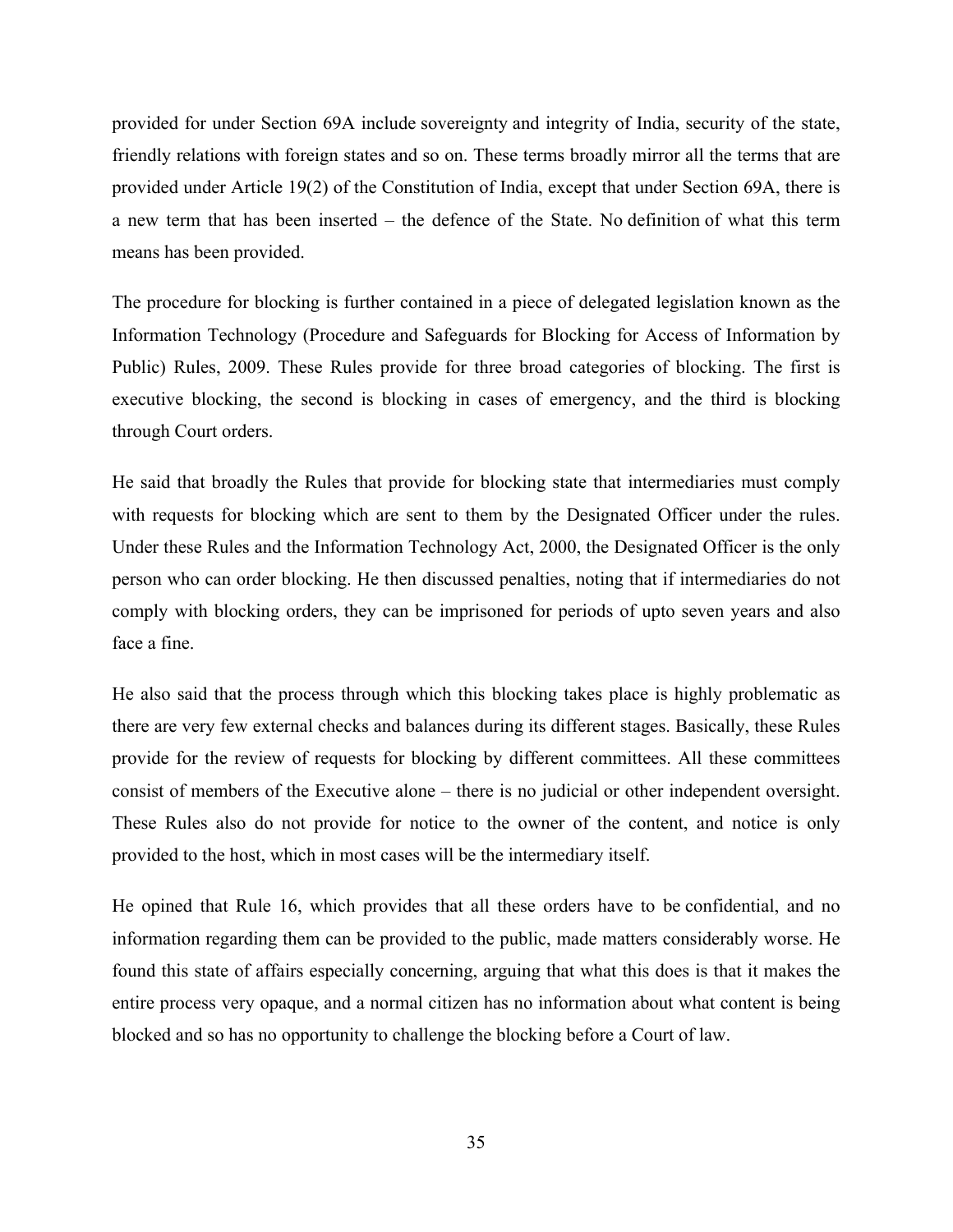*Ms. Arun* then resumed, saying that as *Mr. Singh* had pointed out, there is serious transparency and accountability problem with the blocking process as it works in India. The Government does not notify when it is blocking content. It prohibits service providers, whether it is online intermediaries, web based platforms or Internet service providers from telling content owners the when they are blocking. If one files a Right to Information request, he or she is told that Rule 16 does not permit the revelation of this data. The only way in which the number of instances of blocking in India for a given time period was for a Member of Parliament ask a question in Parliament. She mentioned that this was where CCG had got their data for the Freedom on the Net India Country Report.

She said that this creates a very serious problem because ordinarily if one finds that the law has resulted in speech being restricted in a particular way, it is open for the speaker to challenge this in Court arguing that his or her speech is protected by Article 19(1)(a) of the Constitution of India, and the manner in which it has been restricted does not fall within the reasonable restrictions under Article 19(2). She said that in the present situation, this cannot be done because one does not have the necessary information. In fact, one does not even know whether it is blocked by the Government or by an intermediary acting in the capacity of a private party. In the latter case, the owner of the blocked content does not have any rights in regard to this against a private party. She opined that this system creates very serious freedom of expression issues.

She then discussed the process by which the blocking orders are presented to a Review Committee. The Review Committee is supposed to be look at all the Universal Resource Locators (URLs) that are blocked, but it appears from the number of URLs that are blocked that this is quite difficult. Additionally, there is also the question of how the Review Committee accesses this content to determine whether this is content which ought to be blocked in India if these URLs have already been blocked and are therefore inaccessible. Ms. Arun saw this as an interesting paradox.

Concluding her talk, she said that in India, a safe harbour protection is provided to intermediaries under the Information Technology Act, 2000. This means that if one is an intermediary that is merely a platform or that just routes content but it doesn't apply mind to it, it has a protection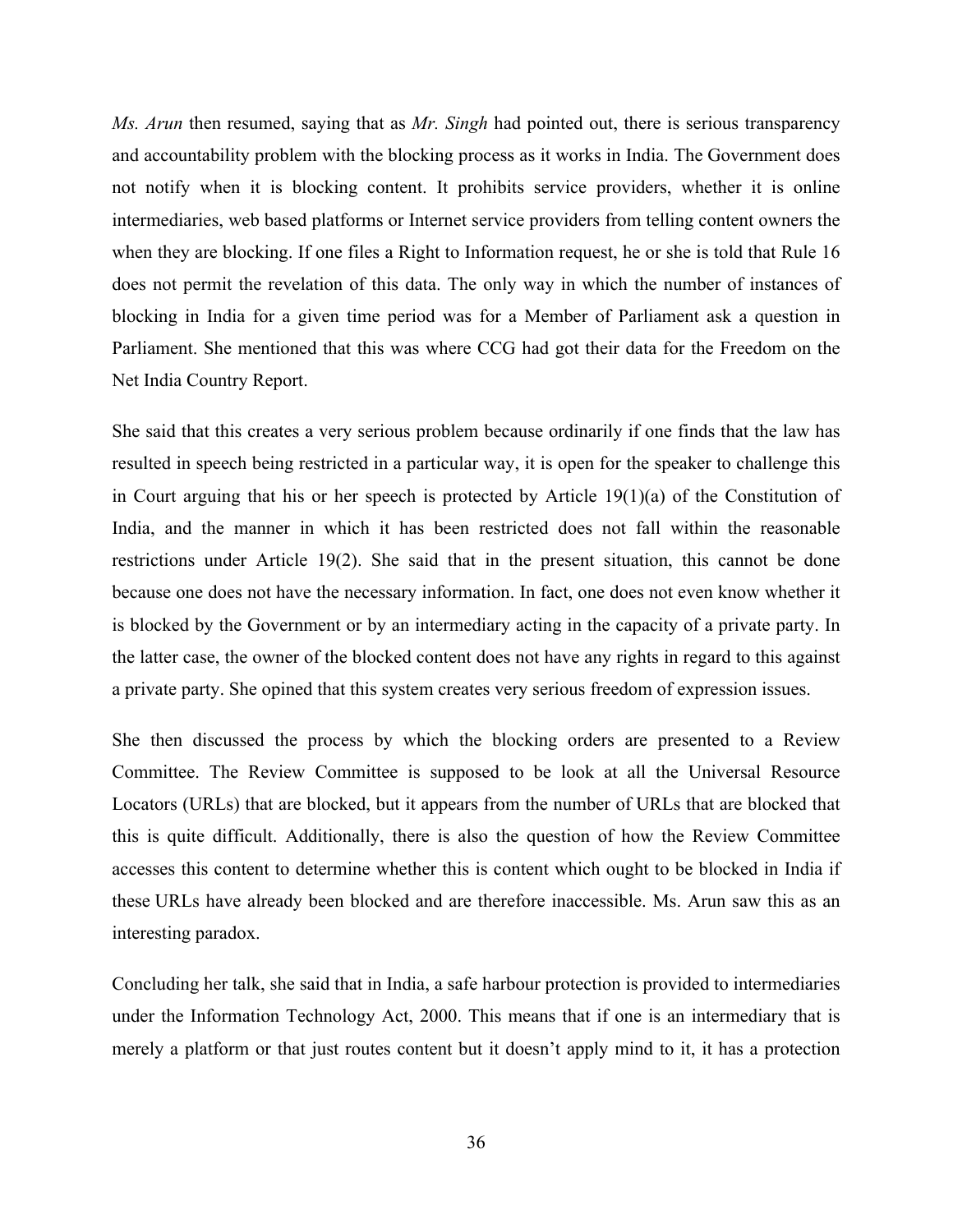against liability for content. She referred to the *Bazee.com*<sup>8</sup> case, in which an explicitly sexual video of two minors found its way onto a web auction website, Baazee.com, raised the question of whether an e-commerce website could be held responsible for obscene content posted on it. After this, the Indian law was changed to make sure that intermediaries which do not apply their minds to the content are not ordinarily liable. The protection that is available to them is, however, conditional on as due diligence. Ms. Arun explained that this requirement for 'due diligence' was inserted on the insistence of the Parliamentary Standing Committee, and it implied a positive obligation for intermediaries.

She ended by noting that when an intermediary receives a request for takedown, it has to decide whether to takedown the content or risk expensive litigation in the current framework. It will choose the latter.

*Mr. Apar Gupta, Lawyer, Supreme Court of India and High Court of Delhi* was the fourth panelist on Panel – II.

He opened by saying that it may be useful to look at Sections 95 and 96 of the Code of Criminal Procedure, 1973. These two sections contain provisions and powers available to State Governments to prohibit publications. They also prescribe certain safeguards which have been in place since the British Raj as Sections 99A and 99F under the Code of Criminal Procedure, 1898. He pointed out that they are not a direct outgrowth of the reasonable restrictions enumerated under Article 19(2) of the Constitution of India.

He said that if one looks at the blocking provisions and especially at how blocking orders are passed by the Executive, the criticism that principles of natural justice are not being complied with is often heard. The criticism is essentially that the author or the owner of the content is not given any notice and judicial scrutiny is not applied at any stage.

He said that a predominant proportion of the blocks are not due to executive orders, but can be traced to judicial orders. There is no role of the Government by itself in this class of blocks.

<u> 1989 - Johann Stein, markin film yn y breninn y breninn y breninn y breninn y breninn y breninn y breninn y b</u>

<sup>8</sup> *Avnish Bajaj v. State (NCT) of Delhi*, (2005) 3 CompLJ 364 Del.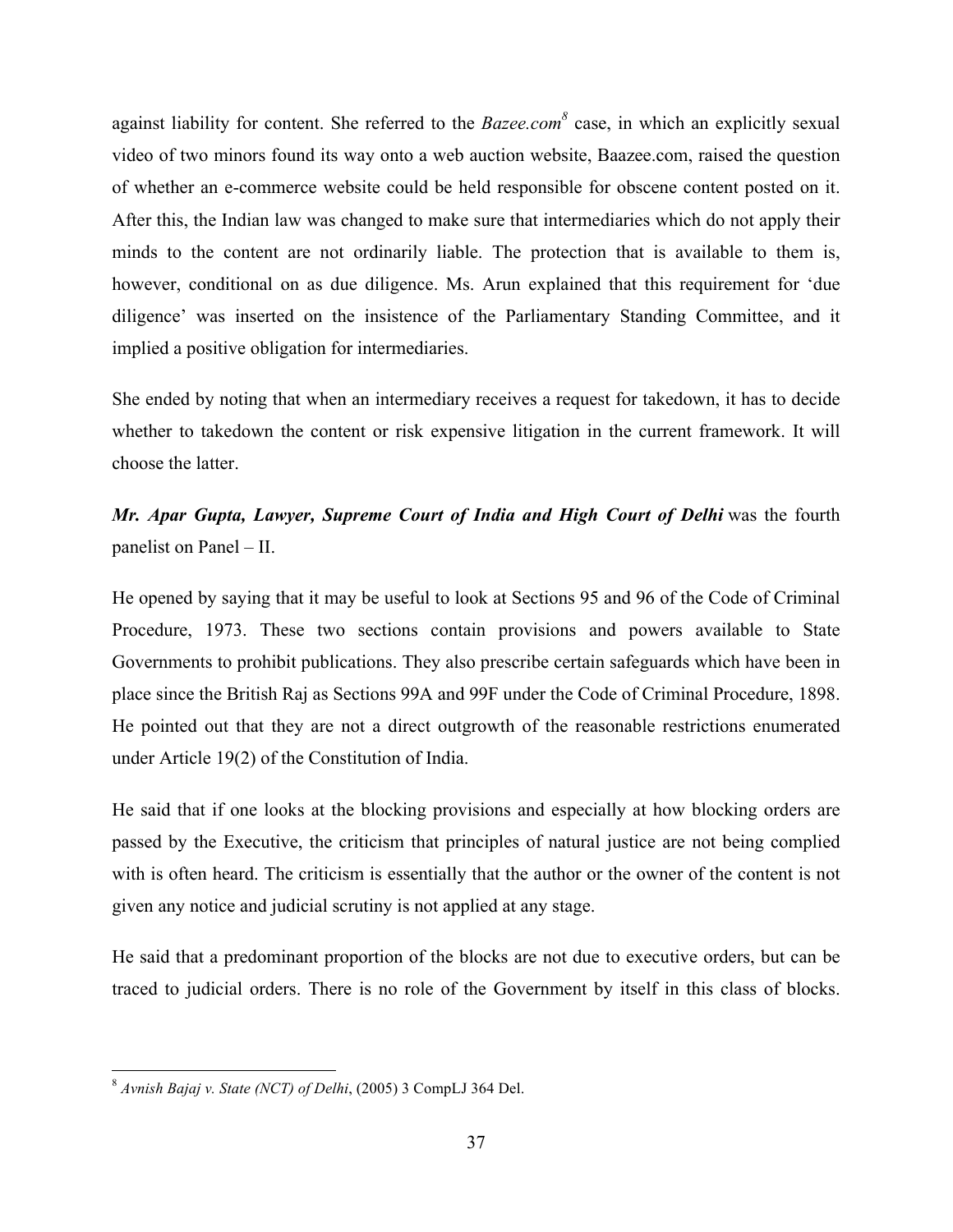There is a private party approaching the Court complaining of a legal injury. This legal injury will usually fall into two broad laws. The first is defamation and the second is copyright.

He said that defamation as a substantive injury has developed in India as a civil claim in common law and is not contained in statute. In other words, it has been developed case by case, and originates from Great Britain. Substantively, if one looks at how it is applied, then the determinations in defamation do lean towards providing exceptions to authors, but that is only when authors approach Courts and contest the case over the long period of time litigation draws out for in India. He pointed out that very few defendants would stick out their necks for ten to twelve years defending a book that is already inaccessible through the use of injunctions. He referred, by way of illustration, to *Kushwant Singh* v. *Maneka Gandhi<sup>9</sup>* , in which an interim injunction was passed against Kushwant Singh. This was ultimately reversed on appeal, but it took eight to eleven years to overturn it. During this period, the book was not available for sale and Kushwant Singh had to carry the resulting financial injury.

In the context of websites, Mr. Gupta referred to *Nirmaljit Singh Narula v. Indijobs At Hubpages.Com<sup>10</sup>*. The plaintiff was a religious leader whose claims were being questioned in a way, which was allegedly defamatory on a blog which was hosted on an intermediary called Hub Pages. Hub Pages was a blogging platform, and the plaintiff alleged that after sending a notice to Hub Pages to takedown the content, they failed to do so within thirty six hours. He pointed out that the (unreported) interim order of the Court reveals that the reasoning of the Court proceeds on a mere reproduction of the plaint and scrutiny by the Court is severely lacking, so that the prima facie case is merely portions which are excerpted from the suit itself.

Mr. Gupta then moved on to cursorily discuss copyright law in India. He said that copyright law was much more complex, but that it does not provide for liability of intermediaries if it transiently or incidentally stores information. Liability only arises when storage is permanent. In orders under copyright law, he pointed out that there was atleast some notice of blocked content in the form of annexures to ex parte orders, which list the websites being blocked.

<u> 1989 - Johann Stein, markin film yn y breninn y breninn y breninn y breninn y breninn y breninn y breninn y b</u>

<sup>&</sup>lt;sup>9</sup> AIR 2002 Delhi 58.

<sup>10</sup> CS (OS) 871/2012 (Delhi High Court).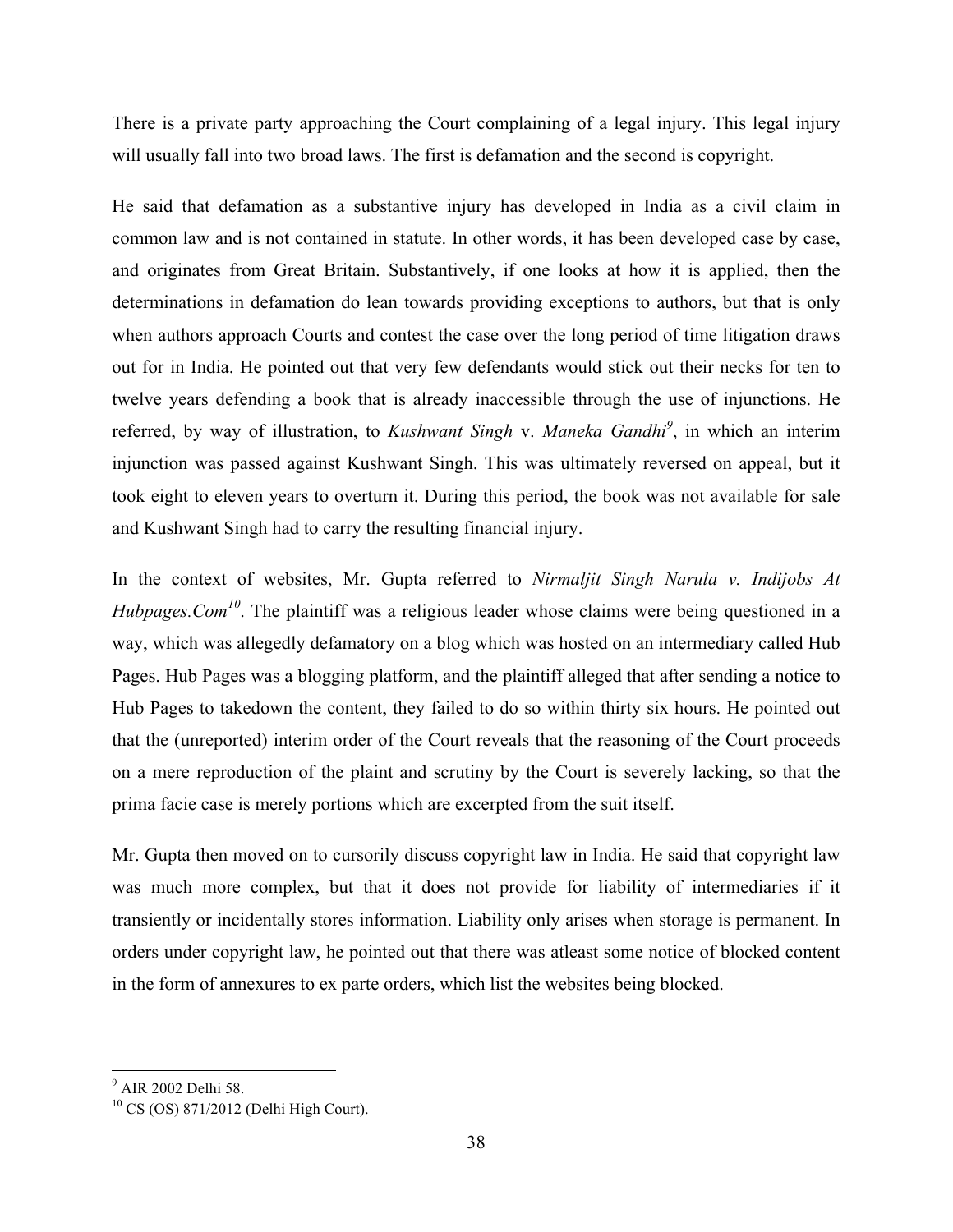Ending his talk, he said that we must all use our access to Court proceedings to force clarifications of legal standards.

#### *Mr. Raman Jit Singh Chima, Lawyer* was the last panelist on Panel - II.

He started on note that online intermediaries should not be called intermediaries but that they should be called speech engines. He pointed out that the Internet makes a lot of information discoverable. Many platforms in India help in making available Court judgments to citizens. He pointed out that under the current system of taking down content, it might also be that someone says that a speech engine should takedown a particular judgment from its platform as the name of the defendant in that judgment might be similar to his or her name. With respect to the blocking of websites, he said that such blocking was in vogue of and on since 1999 – much before the Rules that Mr. Singh had mentioned. He said that in 2004 or 2006 orders were issued by the Government to block websites. Government officials defended them by saying that this was not censorship. Lawyers speaking against these orders said that ministerial orders hold no force.

Mr. Chima then proceeded to introduce the cases pending the Supreme Court. He talked about a petition filed by Shreya Singhal in the Supreme Court in connection with arrests of two Mumbai girls in response to a *bandh* organized by a political party in Mumbai on account of the natural death of their leader. These girls had criticized the *bandh* on Facebook and were arrested for their comments. Mr. Chima noted that the second incident which had triggered the petition was an arrest in West Bengal for posting derogatory remarks against the state's Chief Minister.

He also discussed how the Union Government had issued guidelines for intermediaries, noting that they had opened the floodgates for many challenges to the intermediary liability regime at the Supreme Court, with petitions being filed w by many Indian NGOs and intermediaries including Common Cause, People's Union for Civil Liberties, the Internet and Mobile Association of India and Mouthshut.com. He explained that all of these petitions had been tagged to be heard together by Supreme Court.